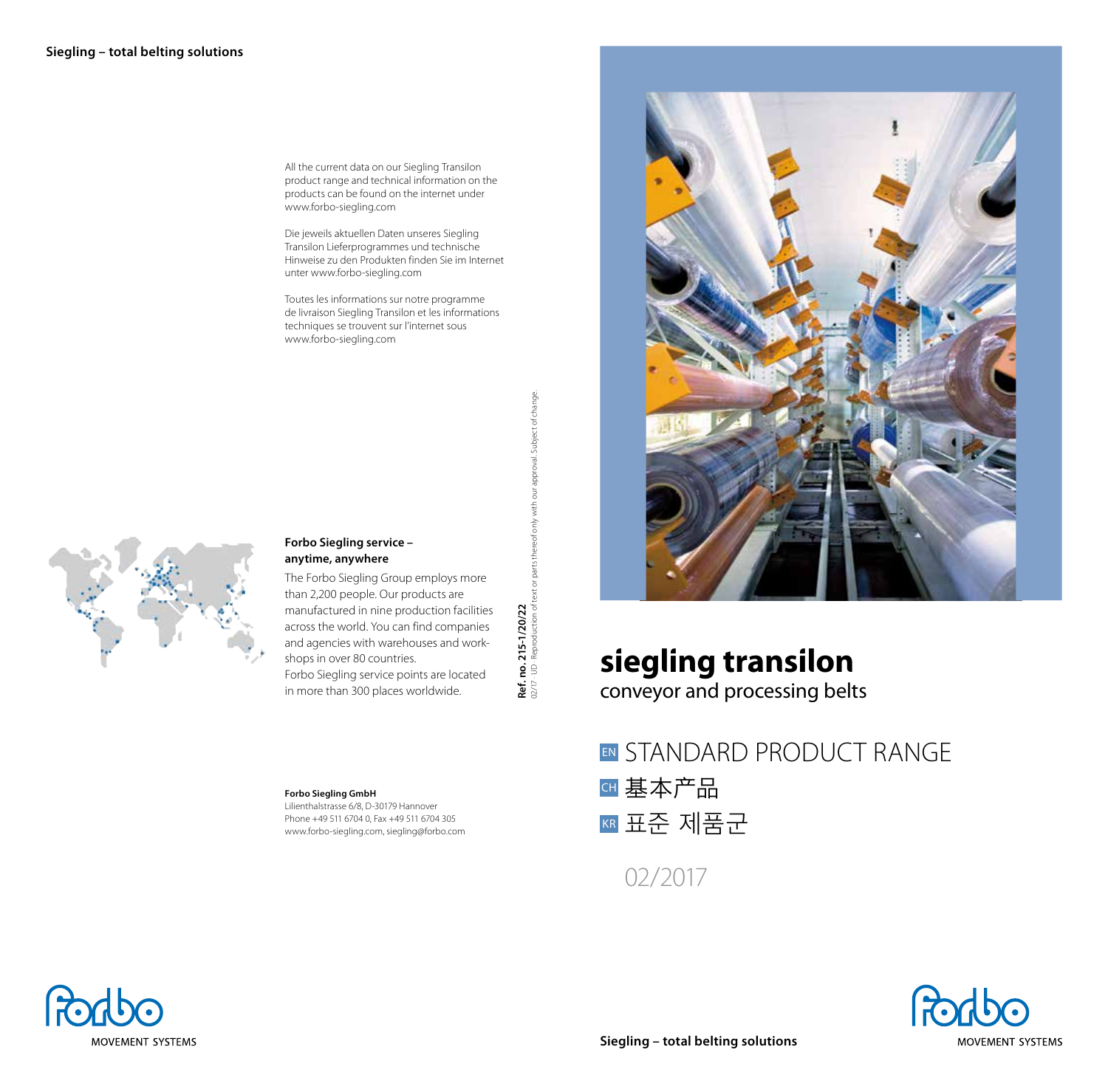| Technical data,<br>properties and<br>recommendations,<br>possible applications<br>技术参数<br>特性、推荐及可能的应用<br>기술자료,<br>특성 및 추천,<br>적용 가능분야 | Article number<br>퓖<br>卟<br>共 | Total thickness approx. [mm]<br>$2$ [mm]<br>$[mm] % \begin{minipage}[b]{0.4\linewidth} \centering \includegraphics[width=\textwidth]{figs/fig_10-fig_2.pdf} \caption{The sum of the number of different models. The sum of the number of models are shown in the left and right.} \label{fig:fig:fig_10-fig_2.pdf} \end{minipage} \vspace{0.05in} \label{fig:fig:fig_10-fig_10-fig_10-fig_2}} \vspace{0.05in} \label{fig:fig:fig_10-fig_10-fig_10-fig_2}} \vspace{0.05in} \caption{The sum of the number of models in the right and right.} \label{fig:fig:fig_10-fig_10-fig_10-fig_2$<br>总厚度约 <br>벨트두께 | Weight approx. [kg/m <sup>2</sup> ]<br>약 [kg/m <sup>2</sup> ]<br>[kg/m <sup>2</sup> ]<br>重量约<br>云 | $Effective$ pull at 1% elongation (k $_{\rm 96}$ relaxed) [N/mm width]*<br>1% 定伸有效拉力 [N/mm 带宽]*<br>1% 신율시 유효장력 [K <sub>%</sub> N/mm at 1% 인장시]* | 最小辊轮直径d约 [mm]<br>약 [mm]*<br>d <sub>min</sub> approx. [mm]**<br>풀리경<br>최소 | operating temperature [°C]<br><b>D</b> °1<br>[C°<br>允许的工作温度 [<br>허용 온도 범위 [°<br>Permissible | coating [Shore A]<br>Hardness of the top face co<br>表面涂层硬度 [邵氏 A]<br>상면 코팅 경도 [Shore A] | Standard width supplied/ max. width supplied [mm]<br>标准供应宽度 / 最大供应宽度 [mm]<br>표준 공급 폭 / 최대 공급 가능 폭 [mm] | d compliance with EC/FDA/Halal/MHLW***<br>EC/FDA/清真 /MHLW 食品标准***<br>규정 (EC/FDA/Halal/MHLW)***<br>Food<br>符合<br><sup>식품</sup> 구 | Belt edge sealing**<br>옛지 씰링****<br>皮带封边<br>当型 | Stiff laterally<br>강성<br>横向稳定<br>측면 강성 | Troughable<br>타입<br>$\mathbf{E}\mathbf{S}\mathbf{H}$<br>可成槽 | Suitable for knife edges<br>가능<br>엣지 사용<br>ã<br>适合做刀<br>프어 | noise<br>牭<br>저소음<br>Low<br>低噪 | Good heat conductivity<br>아<br>导热性好<br>열전도율 | face/underside/side wall<br>挡板 / 륙条 / 裙边<br>접착 (상면 / 하면/사이드월)<br>Profiles on the top<br>皮带可加挡板<br>프로파일 접착 | Mechanical fasteners<br>机械钉扣<br>메카니컬 파스너 |
|---------------------------------------------------------------------------------------------------------------------------------------|-------------------------------|---------------------------------------------------------------------------------------------------------------------------------------------------------------------------------------------------------------------------------------------------------------------------------------------------------------------------------------------------------------------------------------------------------------------------------------------------------------------------------------------------------------------------------------------------------------------------------------------------------|---------------------------------------------------------------------------------------------------|-------------------------------------------------------------------------------------------------------------------------------------------------|--------------------------------------------------------------------------|---------------------------------------------------------------------------------------------|-----------------------------------------------------------------------------------------|--------------------------------------------------------------------------------------------------------|---------------------------------------------------------------------------------------------------------------------------------|------------------------------------------------|----------------------------------------|-------------------------------------------------------------|------------------------------------------------------------|--------------------------------|---------------------------------------------|-----------------------------------------------------------------------------------------------------------|------------------------------------------|
|                                                                                                                                       |                               |                                                                                                                                                                                                                                                                                                                                                                                                                                                                                                                                                                                                         |                                                                                                   |                                                                                                                                                 |                                                                          |                                                                                             |                                                                                         |                                                                                                        |                                                                                                                                 |                                                |                                        |                                                             |                                                            |                                |                                             |                                                                                                           |                                          |
| A-Polyolefin 聚烯烃 폴리올레핀                                                                                                                |                               |                                                                                                                                                                                                                                                                                                                                                                                                                                                                                                                                                                                                         |                                                                                                   |                                                                                                                                                 |                                                                          |                                                                                             |                                                                                         |                                                                                                        |                                                                                                                                 |                                                |                                        |                                                             |                                                            |                                |                                             |                                                                                                           |                                          |
| E 2/1 A2/A2 NA-TT beige                                                                                                               | 900361                        | 0.75                                                                                                                                                                                                                                                                                                                                                                                                                                                                                                                                                                                                    | 0.7                                                                                               | 2.5                                                                                                                                             | 30 <sup>1</sup>                                                          | $-10/+60$                                                                                   | 90                                                                                      | 3000                                                                                                   | $E/F/-/-$                                                                                                                       | 5)                                             |                                        | e                                                           |                                                            |                                |                                             | $-/-/-$                                                                                                   |                                          |
| E 2/1 A2/A2 TT blue                                                                                                                   | 906647                        | 0.75                                                                                                                                                                                                                                                                                                                                                                                                                                                                                                                                                                                                    | 0.7                                                                                               | 2.75                                                                                                                                            | 30 <sup>1</sup>                                                          | $-10/+60$                                                                                   | 90                                                                                      | 30003)/43004)                                                                                          | $E/F/-/-$                                                                                                                       | 5)                                             |                                        | $\bullet$                                                   |                                                            |                                |                                             | $-/-/-$                                                                                                   |                                          |
| E 2/1 A3/A3 NA-TT beige                                                                                                               | 900413                        | 1.05                                                                                                                                                                                                                                                                                                                                                                                                                                                                                                                                                                                                    | $\overline{1}$                                                                                    | 2.5                                                                                                                                             | 40                                                                       | $-10/+60$                                                                                   | 90                                                                                      | 4000                                                                                                   | $E/F/-/-$                                                                                                                       | 5)                                             |                                        | e                                                           |                                                            |                                |                                             | $-/-/-$                                                                                                   |                                          |
| E 4/2 A0/A2 MT-HACCP white FDA                                                                                                        | 906660                        | 1.3                                                                                                                                                                                                                                                                                                                                                                                                                                                                                                                                                                                                     | 1.15                                                                                              | 5.0                                                                                                                                             | $60^{8}/r5$                                                              | $-10/+60$                                                                                   | 92                                                                                      | 3350                                                                                                   | $E/F/-/-$                                                                                                                       | P/S                                            | $\circ$                                | $\circ$                                                     |                                                            |                                |                                             | $\bullet$ / $\bullet$ /                                                                                   | CS/HS                                    |
| E 8/2 0/A2 MT-TT white FDA                                                                                                            | 906775                        | 1.6                                                                                                                                                                                                                                                                                                                                                                                                                                                                                                                                                                                                     | 1.35                                                                                              | 4.25                                                                                                                                            | 60                                                                       | $-10/+120$                                                                                  | 5)                                                                                      | 3000                                                                                                   | $E/F/-/M$                                                                                                                       | S                                              | $\circ$                                | $\bullet$                                                   |                                                            |                                |                                             | $-/\bullet/-$                                                                                             |                                          |
| E 8/2 X0/A2 MT-NA-HACCP white FDA                                                                                                     | 906776                        | 1.7                                                                                                                                                                                                                                                                                                                                                                                                                                                                                                                                                                                                     | 1.5                                                                                               | 9.5                                                                                                                                             | 60/r5                                                                    | $-10/+60$                                                                                   | 90                                                                                      | 3350                                                                                                   | $E/F$ / $-$                                                                                                                     | S                                              | $\circ$                                | $\circ$                                                     |                                                            |                                |                                             | $\bullet$ /-/                                                                                             | 5)                                       |
| E 9/2 A0/A15 VN-TT transparent                                                                                                        | 900344                        | 4.8                                                                                                                                                                                                                                                                                                                                                                                                                                                                                                                                                                                                     | 3.3                                                                                               | 7.5                                                                                                                                             | 90                                                                       | $-10/+60$                                                                                   | 86                                                                                      | $1450^{3}$                                                                                             | $E/F/-/-$                                                                                                                       | $\mathsf{S}$                                   | $\circ$                                | $\circ$                                                     |                                                            |                                |                                             |                                                                                                           | CS/HS/KS                                 |
| E 10/2 E0/A4 TT transparent                                                                                                           | 906652                        | 2.25                                                                                                                                                                                                                                                                                                                                                                                                                                                                                                                                                                                                    | $\overline{2}$                                                                                    | 7.5                                                                                                                                             | 60                                                                       | $-10/+60$                                                                                   | 90                                                                                      | $4350^{3}$                                                                                             | $E/F/-/-$                                                                                                                       | 5)                                             | $\circ$                                | $\circ$                                                     |                                                            |                                |                                             | 8/0                                                                                                       |                                          |
| E 10/2 E0/A5 TT transparent                                                                                                           | 906505                        | 2.6                                                                                                                                                                                                                                                                                                                                                                                                                                                                                                                                                                                                     | 2.4                                                                                               | 8.0                                                                                                                                             | 60                                                                       | $-10/+60$                                                                                   | 90                                                                                      | 4250 <sup>3)</sup>                                                                                     | $E/F/-/-$                                                                                                                       | P/S                                            | $\circ$                                | $\circ$                                                     |                                                            | $\bullet$                      |                                             | 5)/O                                                                                                      | CS/HS                                    |
| E 12/2 A0/A3 MT-TT transparent                                                                                                        | 906583                        | 1.8                                                                                                                                                                                                                                                                                                                                                                                                                                                                                                                                                                                                     | 1.8                                                                                               | 12.0                                                                                                                                            | 60                                                                       | $-10/+80$                                                                                   | 95                                                                                      | $3100^{3}$                                                                                             | $E/F/-/-$                                                                                                                       | S                                              | $\circ$                                | $\circ$                                                     |                                                            |                                |                                             | $\bullet$ / $\bullet$                                                                                     | CS/HS/KS                                 |
| C/0 - Cotton/fabric, uncoated 棉/织物,未涂覆 코튼/직물, 코팅 없음                                                                                   |                               |                                                                                                                                                                                                                                                                                                                                                                                                                                                                                                                                                                                                         |                                                                                                   |                                                                                                                                                 |                                                                          |                                                                                             |                                                                                         |                                                                                                        |                                                                                                                                 |                                                |                                        |                                                             |                                                            |                                |                                             |                                                                                                           |                                          |
| E 2/2 0/V/0 white FDA                                                                                                                 | 906570                        | 1.5                                                                                                                                                                                                                                                                                                                                                                                                                                                                                                                                                                                                     | 1.7                                                                                               | 2.5                                                                                                                                             | $40^{8}/r3$                                                              | $-10/+70$                                                                                   | 5)                                                                                      | 1500 <sup>3</sup>                                                                                      | $E/F/H/-$                                                                                                                       | S                                              |                                        |                                                             |                                                            |                                |                                             | $\bullet$ / $\bullet$ / $-$                                                                               |                                          |
| E 2/2 U0/U/0 transparent FDA                                                                                                          | 906735                        | 1.1                                                                                                                                                                                                                                                                                                                                                                                                                                                                                                                                                                                                     | 1.2                                                                                               | 3.5                                                                                                                                             | $40^{8}/r3$                                                              | $-30/+100$                                                                                  | 5)                                                                                      | 3000                                                                                                   | $E/F/H/-$                                                                                                                       | S                                              | $\bullet$                              |                                                             |                                                            |                                |                                             | $-1$ $\bullet$ /-                                                                                         |                                          |
| EP 3/2 U0/0 NA transparent FDA                                                                                                        | 906599                        | 0.9                                                                                                                                                                                                                                                                                                                                                                                                                                                                                                                                                                                                     | 0.8                                                                                               | 2.5                                                                                                                                             | 60/r3                                                                    | $-30/+100$                                                                                  | 5)                                                                                      | 1400                                                                                                   | $E/F/H/-$                                                                                                                       | S                                              |                                        |                                                             |                                                            |                                |                                             | $-/\bullet$ /-                                                                                            | 5)                                       |
| E 3/2 0/U/C FINE white                                                                                                                | 999638                        | 1.4                                                                                                                                                                                                                                                                                                                                                                                                                                                                                                                                                                                                     | 1.4                                                                                               | 2.5                                                                                                                                             | $40^{8}/r3$                                                              | $-10/+100$                                                                                  | 5)                                                                                      | 1350                                                                                                   | $E/-/-/M$                                                                                                                       | P/S                                            |                                        |                                                             |                                                            |                                |                                             | –/●/–                                                                                                     |                                          |
| E 3/2 U0/U/C ROUGH blue                                                                                                               | 906729                        | $\overline{2}$                                                                                                                                                                                                                                                                                                                                                                                                                                                                                                                                                                                          | 1.7                                                                                               | 2.75                                                                                                                                            | $40^{8}/r3$                                                              | $-30/+100$                                                                                  | 5)                                                                                      | 2900                                                                                                   | $E/-/-/-/ -$                                                                                                                    | 5)                                             |                                        | e                                                           |                                                            |                                |                                             | $-/\bullet/$                                                                                              |                                          |
| E 3/2 U0/U/C ROUGH transparent                                                                                                        | 906667                        | $\overline{2}$                                                                                                                                                                                                                                                                                                                                                                                                                                                                                                                                                                                          | 1.7                                                                                               | 3.0                                                                                                                                             | $40^{8}/r3$                                                              | $-30/+100$                                                                                  | 5)                                                                                      | 2900                                                                                                   | $E/-/-/-/ -$                                                                                                                    | S                                              |                                        | $\bullet$                                                   | $\bullet$                                                  | $\bullet$                      |                                             | $-/\bullet/-$                                                                                             |                                          |
| E 20/3 0/V/0 SE grey                                                                                                                  | 906734                        | $\overline{3}$                                                                                                                                                                                                                                                                                                                                                                                                                                                                                                                                                                                          | 3.5                                                                                               | 15.5                                                                                                                                            | 125                                                                      | $-10/+70$                                                                                   | 5)                                                                                      | $3100^{3}$                                                                                             |                                                                                                                                 | 5)                                             |                                        |                                                             |                                                            |                                |                                             | $\bullet$ /-/-                                                                                            |                                          |
| E-Polyester 聚酯 폴리에스터                                                                                                                  |                               |                                                                                                                                                                                                                                                                                                                                                                                                                                                                                                                                                                                                         |                                                                                                   |                                                                                                                                                 |                                                                          |                                                                                             |                                                                                         |                                                                                                        |                                                                                                                                 |                                                |                                        |                                                             |                                                            |                                |                                             |                                                                                                           |                                          |
| E 3/1 E0/E0 TT transparent                                                                                                            | 900339                        | 0.9                                                                                                                                                                                                                                                                                                                                                                                                                                                                                                                                                                                                     | 0.65                                                                                              | 3.0                                                                                                                                             | $40^{8}/r3$                                                              | $-30/+100$                                                                                  | 5)                                                                                      | 4700                                                                                                   | $E/F/-/-$                                                                                                                       | 5)                                             | $\bullet$                              |                                                             | c                                                          |                                |                                             | $\bullet$ / $\bullet$ /                                                                                   |                                          |
| E 3/1 E2/E2 MT/GL-C-TT transparent                                                                                                    | 900340                        | 1.15                                                                                                                                                                                                                                                                                                                                                                                                                                                                                                                                                                                                    | 1.3                                                                                               | 4.5                                                                                                                                             | 24                                                                       | $-30/+100$                                                                                  | 92                                                                                      | 2900                                                                                                   | $E/F/-/-$                                                                                                                       | S                                              |                                        |                                                             |                                                            |                                |                                             |                                                                                                           |                                          |
| E 10/2 E0/E10 VN-TT transparent                                                                                                       | 900343                        | 4.4                                                                                                                                                                                                                                                                                                                                                                                                                                                                                                                                                                                                     | 3.3                                                                                               | 8.5                                                                                                                                             | 60                                                                       | $-30/+100$                                                                                  | 92                                                                                      | 1500 <sup>3</sup>                                                                                      | $E/F/-/-$                                                                                                                       | S                                              | $\circ$                                | $\circ$                                                     |                                                            | c                              |                                             | -/0/-                                                                                                     | CS/HS/KS                                 |
| E 12/2 E0/E3 MT-TT transparent                                                                                                        | 900348                        | 1.7                                                                                                                                                                                                                                                                                                                                                                                                                                                                                                                                                                                                     | 1.8                                                                                               | 10.5                                                                                                                                            | 50/d16                                                                   | $-30/+100$                                                                                  | 92                                                                                      | 4550                                                                                                   | E/F/-/-                                                                                                                         | S                                              |                                        |                                                             | $\circ$                                                    |                                |                                             | ●/●/●                                                                                                     | CS/HS/KS                                 |
| E 12/2 E3/E3 STR/MT-TT transparent                                                                                                    | 900349                        | 2.2                                                                                                                                                                                                                                                                                                                                                                                                                                                                                                                                                                                                     | 2.45                                                                                              | 12.0                                                                                                                                            | 50                                                                       | $-30/+100$                                                                                  | 92                                                                                      | $3100^{3}$                                                                                             | $E/F/-/-$                                                                                                                       | 5)                                             |                                        | $\circ$                                                     |                                                            |                                |                                             |                                                                                                           |                                          |
| E 18/3 E0/E3 MT-TT transparent                                                                                                        | 900350                        | 2.6                                                                                                                                                                                                                                                                                                                                                                                                                                                                                                                                                                                                     | 2.8                                                                                               | 14.0                                                                                                                                            | 60                                                                       | $-30/+100$                                                                                  | 92                                                                                      | $3000^{3}$                                                                                             | $E/F/-/-$                                                                                                                       | S                                              | $\bullet$                              |                                                             |                                                            |                                |                                             | $\bullet$ / $\bullet$                                                                                     | CS/HS                                    |
|                                                                                                                                       |                               |                                                                                                                                                                                                                                                                                                                                                                                                                                                                                                                                                                                                         |                                                                                                   |                                                                                                                                                 |                                                                          |                                                                                             |                                                                                         |                                                                                                        |                                                                                                                                 |                                                |                                        |                                                             |                                                            |                                |                                             |                                                                                                           |                                          |
| G-Rubber 橡胶 고무                                                                                                                        |                               |                                                                                                                                                                                                                                                                                                                                                                                                                                                                                                                                                                                                         |                                                                                                   |                                                                                                                                                 |                                                                          |                                                                                             |                                                                                         |                                                                                                        |                                                                                                                                 |                                                |                                        |                                                             |                                                            |                                |                                             |                                                                                                           |                                          |
| E 3/2 G0/G5 FSTR green                                                                                                                | 904680                        | 1.5                                                                                                                                                                                                                                                                                                                                                                                                                                                                                                                                                                                                     | 1.7                                                                                               | 2.0                                                                                                                                             | 20                                                                       | $-10/+70$                                                                                   | 5)                                                                                      | 950                                                                                                    |                                                                                                                                 | 5)                                             |                                        |                                                             |                                                            |                                |                                             | $-/\bullet/-$                                                                                             |                                          |
| E 12/2 U0/G10 GSTR green                                                                                                              | 900319                        | 2.5                                                                                                                                                                                                                                                                                                                                                                                                                                                                                                                                                                                                     | $2.6\,$                                                                                           | 8.5                                                                                                                                             | 60                                                                       | $-30/+100$                                                                                  | 65                                                                                      | 15003)/24004)                                                                                          |                                                                                                                                 |                                                |                                        |                                                             |                                                            |                                |                                             | $-/\bullet/-$                                                                                             |                                          |
| E 12/2 U0/G20 AR green                                                                                                                | 906217                        | 5.5                                                                                                                                                                                                                                                                                                                                                                                                                                                                                                                                                                                                     | $\overline{4}$                                                                                    | 8.0                                                                                                                                             | 90                                                                       | $-30/+100$                                                                                  | 5)                                                                                      | 14503)/24004)                                                                                          |                                                                                                                                 |                                                | $\bullet$                              |                                                             |                                                            |                                |                                             | $-/\bullet/-$                                                                                             |                                          |
| N-NOVO / F-Polyester felt / Z-Polyester web 无纺布 / F-聚酯毛毡 / Z-聚酯网 노보 / F-폴리에스터 펠트 / Z-폴리에스터 웹                                          |                               |                                                                                                                                                                                                                                                                                                                                                                                                                                                                                                                                                                                                         |                                                                                                   |                                                                                                                                                 |                                                                          |                                                                                             |                                                                                         |                                                                                                        |                                                                                                                                 |                                                |                                        |                                                             |                                                            |                                |                                             |                                                                                                           |                                          |
| E 3/1 U0/N12 Q-HC black                                                                                                               | 994209                        | 1.6                                                                                                                                                                                                                                                                                                                                                                                                                                                                                                                                                                                                     | 1.2                                                                                               | 1.0                                                                                                                                             | 30                                                                       | $-30/+100$                                                                                  | 5)                                                                                      | 1400                                                                                                   |                                                                                                                                 | 5)                                             |                                        |                                                             |                                                            |                                |                                             | $-/\bullet/-$                                                                                             |                                          |
| E 8/2 U0/V/N12 HC black                                                                                                               | 994013                        | 2.5                                                                                                                                                                                                                                                                                                                                                                                                                                                                                                                                                                                                     | 2.2                                                                                               | 3.0                                                                                                                                             | 60                                                                       | $-10/+70$                                                                                   | 5)                                                                                      | $1400^{3}$                                                                                             |                                                                                                                                 | 5)                                             |                                        |                                                             |                                                            |                                |                                             | $-/\bullet/-$                                                                                             | CS/HS/KS                                 |
| E 10/1 U1/Z30-Q white                                                                                                                 | 906707                        | 4.2                                                                                                                                                                                                                                                                                                                                                                                                                                                                                                                                                                                                     | 1.9                                                                                               | 9.0                                                                                                                                             | 40                                                                       | $-30/+100$                                                                                  | 5)                                                                                      | 1450                                                                                                   |                                                                                                                                 |                                                |                                        |                                                             |                                                            |                                |                                             | $-/\bullet/-$                                                                                             |                                          |
| NOVO 25 NA white                                                                                                                      | 996160                        | 2.6                                                                                                                                                                                                                                                                                                                                                                                                                                                                                                                                                                                                     | 1.35                                                                                              | 7.0                                                                                                                                             | 40                                                                       | $-10/+120$                                                                                  | 5)                                                                                      | $2000^{3}$                                                                                             | $E/-/-/-/ -$                                                                                                                    |                                                |                                        |                                                             |                                                            | $\bullet\bullet$               |                                             | $\bullet$ / $\bullet$                                                                                     | CS/HS/KS                                 |
| NOVO 25 HC black                                                                                                                      | 900195                        | 2.7                                                                                                                                                                                                                                                                                                                                                                                                                                                                                                                                                                                                     | 1.45                                                                                              | 7.0                                                                                                                                             | 40                                                                       | $-10/+120$                                                                                  | 5)                                                                                      | $2000^{3}$                                                                                             |                                                                                                                                 |                                                |                                        |                                                             |                                                            | $\bullet\bullet$               |                                             | $\bullet$ / $\bullet$                                                                                     | CS/HS/KS                                 |
| NOVO 40 NA green                                                                                                                      | 900222                        | $\overline{4}$                                                                                                                                                                                                                                                                                                                                                                                                                                                                                                                                                                                          | 2.2                                                                                               | 7.5                                                                                                                                             | 90                                                                       | $-10/+120$                                                                                  | 5)                                                                                      | $2000^{3}$                                                                                             |                                                                                                                                 |                                                |                                        |                                                             |                                                            | $\bullet\bullet$               |                                             | $\bullet$ / $\bullet$ / $-$                                                                               | CS/HS/KS                                 |
| NOVO 40 HC-SE black                                                                                                                   | 906236                        | $\overline{4}$                                                                                                                                                                                                                                                                                                                                                                                                                                                                                                                                                                                          | 2.6                                                                                               | 7.5                                                                                                                                             | 90                                                                       | $-10/+120$                                                                                  | 5)                                                                                      | $2000^{3}$                                                                                             |                                                                                                                                 |                                                |                                        |                                                             |                                                            | $\bullet\bullet$               |                                             | $\bullet/\bullet/-$                                                                                       |                                          |
| NOVO 60 HC black                                                                                                                      | 900286                        | 5.5                                                                                                                                                                                                                                                                                                                                                                                                                                                                                                                                                                                                     | $\overline{3}$                                                                                    | 8.0                                                                                                                                             | 125                                                                      | $-10/+120$                                                                                  | 5)                                                                                      | $2000^{3}$                                                                                             |                                                                                                                                 |                                                | $\circ$                                |                                                             |                                                            | $\bullet\bullet$               |                                             |                                                                                                           | $O/O/-$ CS/HS/KS                         |
| Others 其他 기타                                                                                                                          |                               |                                                                                                                                                                                                                                                                                                                                                                                                                                                                                                                                                                                                         |                                                                                                   |                                                                                                                                                 |                                                                          |                                                                                             |                                                                                         |                                                                                                        |                                                                                                                                 |                                                |                                        |                                                             |                                                            |                                |                                             |                                                                                                           |                                          |
| E 8/2 U0/SB30 grey                                                                                                                    | 994052                        | 4.4                                                                                                                                                                                                                                                                                                                                                                                                                                                                                                                                                                                                     | 2.8                                                                                               | 4.0                                                                                                                                             | 100                                                                      | $-10/+70$                                                                                   | 5)                                                                                      | $1400^{3}$                                                                                             |                                                                                                                                 | 5)                                             | $\bullet$                              |                                                             |                                                            |                                |                                             |                                                                                                           | $-\sqrt{•}/-$ CS/HS/KS                   |
|                                                                                                                                       |                               |                                                                                                                                                                                                                                                                                                                                                                                                                                                                                                                                                                                                         |                                                                                                   |                                                                                                                                                 |                                                                          |                                                                                             |                                                                                         |                                                                                                        |                                                                                                                                 |                                                |                                        |                                                             |                                                            |                                |                                             |                                                                                                           |                                          |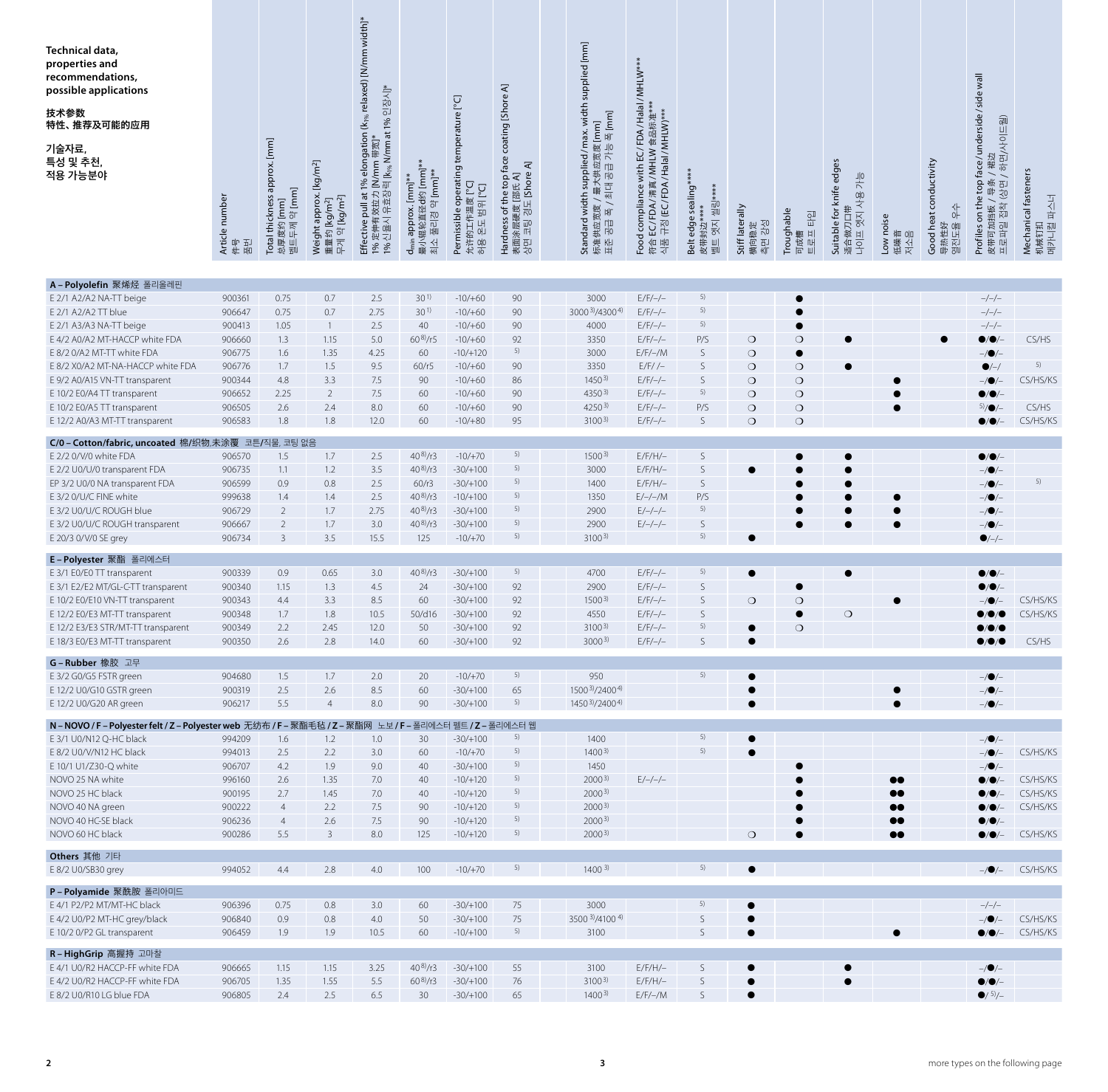|                                                                       | Article number<br>件号<br>푌 | Total thickness approx. [mm]<br>[mm]<br>$\lfloor mm \rfloor$<br>하<br>总厚度约 <br><u>벨</u> 트두께 | Weight approx. [kg/m <sup>2</sup> ]<br>$[kg/m2]$<br>$[kg/m2]$<br>öГ<br>重量约<br>무게 약 | Effective pull at 1% elongation (k <sub>1%</sub> relaxed) [N/mm width]*<br>1% 定伸有效拉力 [N/mm 带宽]*<br>1% 신율시 유효장력 [k <sub>%</sub> N/mm at 1% 인장시]* | <sub>신</sub> \辊轮直径d约 [mm]**<br> 소 풀리경 약 [mm]**<br>약 [mm]*<br>d <sub>min</sub> approx. [mm]*<br>最引 | operating temperature [°C]<br>$\overline{C}$<br>度<br>쮦<br>允许的工作温.<br>허용 온도 범우<br>Permissible | coating [Shore A]<br>Hardness of the top face c<br>表面涂层硬度 [邵氏 A]<br>상면 코팅 경도 [Shore A] | Standard width supplied/ max. width supplied [mm]<br>标准供应宽度 / 最大供应宽度 [mm]<br>표준 공급 폭 / 최대 공급 가능 폭 [mm]<br>/ 最大供应宽度 [<br>최대 공급 가능 <del>!</del> | EC/FDA/Halal/MHLW***<br>EC/FDA/清真/MHLW 食品标准**<br>규정 (EC/FDA/Halal/MHLW)***<br>Halal/MHLW)***<br>compliance with<br>Food<br>符合 | Belt edge sealing <sup>*</sup><br>엣지 씰링**<br>皮带封边 <sup>。</sup><br>벨트 엣지 | Stiff laterally<br>$rac{1}{20}$<br>横向稳定<br>좎 | Troughable<br>랍<br>$E \equiv \frac{\Box}{\Box}$<br>可成 | Suitable for knife edges<br>가능<br>ペ<br>适合做刀口带<br>나이프 엣지 | Low noise<br>柧<br>이다<br>저소<br>低噪 | Good heat conductivity<br>아<br>导热性好<br>열전도율 | face/underside/side wall<br>$\equiv$ $\frac{2}{3}$<br>하면사이<br><sub>ト/裙边</sub><br>'/荷边<br>Profiles on the top fa<br>皮带可加挡板 / 导条 /<br>상면<br>접착<br>皮带可加挡板<br>프로파일 접착<br>로파일 | Mechanical fasteners<br>파스너<br>机械钉扣<br>메카니컬 |
|-----------------------------------------------------------------------|---------------------------|--------------------------------------------------------------------------------------------|------------------------------------------------------------------------------------|-------------------------------------------------------------------------------------------------------------------------------------------------|---------------------------------------------------------------------------------------------------|----------------------------------------------------------------------------------------------|----------------------------------------------------------------------------------------|-----------------------------------------------------------------------------------------------------------------------------------------------|-------------------------------------------------------------------------------------------------------------------------------|-------------------------------------------------------------------------|----------------------------------------------|-------------------------------------------------------|---------------------------------------------------------|----------------------------------|---------------------------------------------|--------------------------------------------------------------------------------------------------------------------------------------------------------------------------|---------------------------------------------|
| S-Silicone 硅胶 실리콘                                                     |                           |                                                                                            |                                                                                    |                                                                                                                                                 |                                                                                                   |                                                                                              |                                                                                        |                                                                                                                                               |                                                                                                                               |                                                                         |                                              |                                                       |                                                         |                                  |                                             |                                                                                                                                                                          |                                             |
| E 3/1 U0/S3 white FDA                                                 | 900184                    | 1.1                                                                                        | 1.05                                                                               | 2.75                                                                                                                                            | $40^{8}/r3$                                                                                       | $-30/+100$                                                                                   | 30                                                                                     | 3100                                                                                                                                          | $E/F/-/-$                                                                                                                     |                                                                         |                                              |                                                       |                                                         |                                  |                                             | $-$ / $\bullet$ /-                                                                                                                                                       |                                             |
| E 3/1 U0/S3 HACCP-FF blue FDA                                         | 906760                    | $\overline{1}$                                                                             |                                                                                    | 2.25                                                                                                                                            | 16/r3                                                                                             | $-30/+100$                                                                                   | 30                                                                                     | 3100                                                                                                                                          | $E/F/-/-$                                                                                                                     | 5)                                                                      |                                              |                                                       |                                                         |                                  | $\bullet$                                   | $-/\bullet/-$                                                                                                                                                            | 5)                                          |
| E 3/1 U0/S3 HACCP-FF blue FDA                                         | 994365                    | 1.4                                                                                        | 1.5                                                                                | 5.5                                                                                                                                             | 30                                                                                                | $-30/+100$                                                                                   | 30                                                                                     | 3100                                                                                                                                          | $-/F/-/M$                                                                                                                     | 5)                                                                      |                                              |                                                       |                                                         |                                  |                                             |                                                                                                                                                                          | CS/HS/KS                                    |
| E 4/2 S0/S0 transparent FDA                                           | 900135                    | 1.3                                                                                        | 1.1                                                                                | 5.25                                                                                                                                            | 40                                                                                                | $-40/+180$                                                                                   | 5)                                                                                     | 3100                                                                                                                                          | $E/F/-/-$                                                                                                                     | 5)                                                                      |                                              |                                                       |                                                         |                                  |                                             | -/-/-                                                                                                                                                                    | CS/HS/KS                                    |
| E 4/2 S0/S3 FSTR white FDA                                            | 900136                    | 1.5                                                                                        | 1.6                                                                                | 4.5                                                                                                                                             | 40                                                                                                | $-40/+180$                                                                                   | 30                                                                                     | 3100                                                                                                                                          | $E/F/-/-$                                                                                                                     |                                                                         |                                              |                                                       |                                                         |                                  |                                             | $-/-/-$                                                                                                                                                                  | CS/HS/KS                                    |
| E 6/2 U0/U/S3 white FDA<br>E 8/H S0/S5 MT-HACCP white FDA             | 906477<br>906478          | 1.6<br>1.4                                                                                 | 1.8<br>1.5                                                                         | 5.0<br>6.0                                                                                                                                      | $40^{8}$<br>40 <sup>8</sup> /d10                                                                  | $-30/+100$<br>$-40/+180$                                                                     | 30<br>60                                                                               | 3100<br>2900                                                                                                                                  | $E/F/-/-$<br>$E/F/-/-$                                                                                                        | S                                                                       |                                              |                                                       | $\circ$                                                 | $\bullet$                        | $\bullet$                                   | $-/-/-$                                                                                                                                                                  | CS/HS/KS                                    |
| AE 18/H S0/S8 NA white FDA                                            | 906758                    | 2.3                                                                                        | 2.4                                                                                | 17.0                                                                                                                                            | 5)                                                                                                | $-40/+180$                                                                                   | 30                                                                                     | 3100                                                                                                                                          | $E/F/-/-$                                                                                                                     |                                                                         | $\bigcirc$                                   |                                                       |                                                         |                                  |                                             | $-/-/-$                                                                                                                                                                  |                                             |
|                                                                       |                           |                                                                                            |                                                                                    |                                                                                                                                                 |                                                                                                   |                                                                                              |                                                                                        |                                                                                                                                               |                                                                                                                               |                                                                         |                                              |                                                       |                                                         |                                  |                                             |                                                                                                                                                                          |                                             |
| U-Polyurethane 聚氨酯 폴리우레탄                                              |                           |                                                                                            |                                                                                    |                                                                                                                                                 |                                                                                                   |                                                                                              |                                                                                        |                                                                                                                                               |                                                                                                                               |                                                                         |                                              |                                                       |                                                         |                                  |                                             |                                                                                                                                                                          |                                             |
| E 2/1 U0/U2 HACCP white FDA<br>E 2/1 U0/U2 MT blue FDA                | 900176<br>906546          | 0.65<br>0.6                                                                                | 0.65<br>0.6                                                                        | 2.5<br>2.0                                                                                                                                      | 14/r3<br>$40^{8}/r3$                                                                              | $-30/+100$<br>$-30/+100$                                                                     | 85<br>92                                                                               | 3000/45004)<br>3000/4600 <sup>4)</sup>                                                                                                        | $E/F/H/-$<br>$E/F/H/-$                                                                                                        | S<br>P/S                                                                |                                              |                                                       | c                                                       |                                  |                                             | 0/0/-<br>$\bullet$ / $\bullet$ / $\overline{\phantom{a}}$                                                                                                                | 5)                                          |
| E 2/1 U0/U2 SMT-HW-HACCP-PS blue                                      | 904453                    | 0.7                                                                                        | 0.8                                                                                | 1.0                                                                                                                                             | 30/r3                                                                                             | $-30/+100$                                                                                   | 95                                                                                     | 1400                                                                                                                                          | $E/-/-/M$                                                                                                                     | S                                                                       |                                              |                                                       |                                                         |                                  |                                             | $\bullet$ / $\bullet$ /-                                                                                                                                                 |                                             |
| E 2/1 U0/U8 LG white                                                  | 904673                    | 1.6                                                                                        | 1.6                                                                                | 2.0                                                                                                                                             | 25                                                                                                | $-30/+100$                                                                                   | 73                                                                                     | 1400                                                                                                                                          | $-/-/-/M$                                                                                                                     | S                                                                       |                                              |                                                       |                                                         |                                  |                                             | $\bullet$ / $\bullet$ / $\hbox{--}$                                                                                                                                      |                                             |
| E 3/1 U0/U2 GL-NA amber FDA                                           | 900397                    | 0.75                                                                                       | 0.8                                                                                | 2.5                                                                                                                                             | 14/r3                                                                                             | $-30/+100$                                                                                   | 85                                                                                     | 3200                                                                                                                                          | $E/F/H/-$                                                                                                                     | S                                                                       |                                              |                                                       | c                                                       |                                  |                                             | $-/-/-$                                                                                                                                                                  | 5)                                          |
| E 3/1 U0/U2 HACCP white FDA                                           | 900006                    | 1.15                                                                                       | 1.2                                                                                | 3.25                                                                                                                                            | 14/r3                                                                                             | $-30/+100$                                                                                   | 85                                                                                     | 3000/46004                                                                                                                                    | E/F/H/M                                                                                                                       | P/S                                                                     |                                              |                                                       |                                                         |                                  |                                             | $\bullet$ / $\bullet$ /-                                                                                                                                                 |                                             |
| E 3/1 X0/U2D GL-HACCP-FF white FDA                                    | 906823                    | $\overline{1}$                                                                             | $\mathbf{1}$                                                                       | 2.75                                                                                                                                            | 16/r3                                                                                             | $-20/+100$                                                                                   | 85                                                                                     | 3200                                                                                                                                          | $E/F/-/-$                                                                                                                     | S                                                                       |                                              |                                                       |                                                         |                                  |                                             | $\bullet$ / $\bullet$ / $\overline{\phantom{a}}$                                                                                                                         | 5)                                          |
| E 3/1 U0/U2 MT-NA-HACCP white FDA                                     | 900201                    | 0.8                                                                                        | 0.9                                                                                | 2.75                                                                                                                                            | $40^{8}/r3$                                                                                       | $-30/+100$                                                                                   | 85                                                                                     | 3100                                                                                                                                          | E/F/H/M                                                                                                                       | P/S                                                                     |                                              |                                                       |                                                         |                                  |                                             | 0/0/                                                                                                                                                                     |                                             |
| E 3/1 U0/U2 MT-NA-HACCP-FF blue FDA                                   | 906662                    | 0.9                                                                                        | 0.9                                                                                | 3.0                                                                                                                                             | 14/r3                                                                                             | $-30/+100$                                                                                   | 5)                                                                                     | 3200                                                                                                                                          | $E/F/H/-$                                                                                                                     | S                                                                       |                                              |                                                       |                                                         |                                  |                                             | 0/0/                                                                                                                                                                     | 5)                                          |
| E 3/1 X0/U2D MT-HACCP-FF white FDA<br>E 3/1 U0/U2 MT-C-HACCP blue FDA | 906730<br>906602          | $\overline{1}$<br>0.7                                                                      | $\mathbf{1}$<br>0.7                                                                | 2.75<br>2.75                                                                                                                                    | 14/r3<br>$40^{8}/r3$                                                                              | $-20/+100$<br>$-30/+100$                                                                     | 85<br>85                                                                               | 3200<br>3200                                                                                                                                  | $E/F/-/-$<br>$E/F/H/-$                                                                                                        | S<br>P/S                                                                | $\bullet$                                    |                                                       |                                                         |                                  |                                             | $\bullet$ / $\bullet$ /-                                                                                                                                                 |                                             |
| E 3/1 U0/U2 MT-C-HACCP white FDA                                      | 900008                    | 0.7                                                                                        | 0.7                                                                                | 2.5                                                                                                                                             | $40^{8}/r3$                                                                                       | $-30/+100$                                                                                   | 85                                                                                     | 3200                                                                                                                                          | E/F/H/M                                                                                                                       | P/S                                                                     |                                              |                                                       |                                                         |                                  |                                             | ●/●/-                                                                                                                                                                    |                                             |
| E 3/1 U0/U2 RF brown FDA                                              | 900007                    | 1.2                                                                                        | 1.1                                                                                | 3.75                                                                                                                                            | 14/r3                                                                                             | $-30/+100$                                                                                   | 85                                                                                     | 1500                                                                                                                                          | $E/F/H/-$                                                                                                                     | P/S                                                                     | $\bullet$                                    |                                                       |                                                         |                                  |                                             | -/●/-                                                                                                                                                                    |                                             |
| E 3/1 U2/U2 BT/MT-HACCP-FF blue FDA                                   | 904697                    | 1.4                                                                                        | 1.6                                                                                | 3.0                                                                                                                                             | 30/r5                                                                                             | $-30/+100$                                                                                   | 95                                                                                     | 1400                                                                                                                                          | $E/F/-/M$                                                                                                                     | S                                                                       | $\bullet\bullet$                             |                                                       |                                                         |                                  |                                             |                                                                                                                                                                          |                                             |
| E 3/1 U2/U2 BT/MT-HACCP-FF white FDA                                  | 904698                    | 1.4                                                                                        | 1.6                                                                                | 3.0                                                                                                                                             | 30/r5                                                                                             | $-30/+100$                                                                                   | 95                                                                                     | 1400                                                                                                                                          | $E/F/-/M$                                                                                                                     | S                                                                       | $\bullet\bullet$                             |                                                       |                                                         |                                  |                                             |                                                                                                                                                                          |                                             |
| E 3/1 U0/U3 HACCP white FDA                                           | 904595                    | 1.35                                                                                       | 1.25                                                                               | 2.0                                                                                                                                             | 30/r3                                                                                             | $-30/+100$                                                                                   | 86                                                                                     | 3100                                                                                                                                          | $E/F/-/M$                                                                                                                     | 5)                                                                      |                                              |                                                       |                                                         |                                  |                                             | $\bullet$ / $\bullet$ /-                                                                                                                                                 |                                             |
| E 3/1 U0/U3 SP-NA amber FDA                                           | 906733                    | $\overline{1}$                                                                             | 0.9                                                                                | 2.75                                                                                                                                            | $40^{8}/r3$                                                                                       | $-30/+100$                                                                                   | 85                                                                                     | 1500                                                                                                                                          | $E/F/H/-$                                                                                                                     | S                                                                       |                                              |                                                       |                                                         |                                  |                                             | $-/\bullet/-$                                                                                                                                                            | 5)                                          |
| E 4/1 U0/U2 NA white FDA                                              | 907058                    | 0.8                                                                                        | 0.95                                                                               | 3.0                                                                                                                                             | 40/r3                                                                                             | $-30/+100$                                                                                   | 85                                                                                     | 2100 <sup>3</sup>                                                                                                                             | -/F/-/-                                                                                                                       | S                                                                       |                                              |                                                       |                                                         |                                  |                                             | $\bullet$ /-/-                                                                                                                                                           |                                             |
| E 4/1 U2/U2 LF/GL-PS white FDA                                        | 904410                    | 0.9                                                                                        | $\mathbf{1}$                                                                       | 2.0                                                                                                                                             | 25                                                                                                | $-10/+100$                                                                                   | 95                                                                                     | 1400                                                                                                                                          | $-$ /F/ $-$ /M                                                                                                                | S<br>5)                                                                 |                                              |                                                       |                                                         |                                  |                                             | $\bullet$ /-/-                                                                                                                                                           | CS/HS/KS                                    |
| E 3/2 U0/U2 NA white FDA<br>E 3/2 U0/U2 HACCP white FDA               | 900085<br>900103          | 1.45<br>1.4                                                                                | 1.6<br>1.6                                                                         | 5.75<br>5.5                                                                                                                                     | $40^{8}/r3$<br>$40^{8}/r3$                                                                        | $-30/+100$<br>$-30/+100$                                                                     | 85<br>85                                                                               | 3100 <sup>3)</sup> /4600 <sup>4)</sup><br>3100 <sup>3</sup> /4600 <sup>4</sup>                                                                | E/F/H/M<br>E/F/H/M                                                                                                            | P/S                                                                     |                                              |                                                       | $\bullet$                                               |                                  |                                             | $\bullet/\bullet/-$<br>$\bullet$ / $\bullet$ / $-$                                                                                                                       | CS/HS/KS                                    |
| E 3/2 U0/U2 HACCP-FF blue FDA                                         | 906664                    | 1.5                                                                                        | 1.6                                                                                | 5.0                                                                                                                                             | 24/r3                                                                                             | $-30/+100$                                                                                   | 85                                                                                     | $3200^{3}$                                                                                                                                    | $E/F/H/-$                                                                                                                     | S                                                                       |                                              |                                                       |                                                         |                                  | $\bullet$                                   | $\bullet$                                                                                                                                                                | CS/HS/KS                                    |
| E 3/2 U0/U2 MT blue FDA                                               | 906211                    | 1.4                                                                                        | 1.55                                                                               | 6.0                                                                                                                                             | 25/r3                                                                                             | $-30/+100$                                                                                   | 85                                                                                     | 2200                                                                                                                                          | -/F/-/-                                                                                                                       | S                                                                       |                                              |                                                       |                                                         |                                  |                                             | $-/-/-$                                                                                                                                                                  | CS/HS/KS                                    |
| E 3/2 U0/U4 HSTR-AM-HW-PS white                                       | 904461                    | 2.2                                                                                        | $\overline{2}$                                                                     | 2.0                                                                                                                                             | 25                                                                                                | $-30/+100$                                                                                   | 81                                                                                     | $1400^{3}$                                                                                                                                    | $-/-/-/M$                                                                                                                     | S                                                                       |                                              |                                                       |                                                         |                                  |                                             | $\bullet$                                                                                                                                                                | CS/HS/KS                                    |
| E 4/2 U0/U2 MT green FDA                                              | 900289                    | 1.4                                                                                        | 1.5                                                                                | 3.0                                                                                                                                             | 40/r5                                                                                             | $-30/+100$                                                                                   | 95                                                                                     | $1400^{3}$                                                                                                                                    | $-$ /F/ $-$ /M                                                                                                                | S                                                                       |                                              |                                                       | $\bullet$                                               |                                  |                                             | $\bullet$ / $\bullet$                                                                                                                                                    | CS/HS/KS                                    |
| E 4/2 U0/U2 MT-HC black                                               | 906795                    | 1.4                                                                                        | 1.55                                                                               | 4.0                                                                                                                                             | 15                                                                                                | $-30/+100$                                                                                   | 85                                                                                     | 3000 <sup>4</sup>                                                                                                                             |                                                                                                                               | 5)                                                                      |                                              |                                                       | $\circ$                                                 |                                  |                                             | 5)                                                                                                                                                                       | 5)                                          |
| E 4/2 U0/U2 LF white                                                  | 906373                    | 1.35                                                                                       | 1.5                                                                                | 4.0                                                                                                                                             | $40^{8}/r3$                                                                                       | $-30/+100$                                                                                   | 85                                                                                     | $3100^{3}$                                                                                                                                    | $E/-/-/-$                                                                                                                     | P/S                                                                     |                                              |                                                       | $\bullet$                                               |                                  |                                             | $-$ / $\bullet$ /                                                                                                                                                        | CS/HS/KS                                    |
| E 4/2 U0/U2 LF-HC+ black<br>E 4/2 U0/U2 MT blue FDA                   | 906553<br>906540          | $\overline{1}$<br>1.35                                                                     | 1.15<br>1.55                                                                       | 2.75<br>4.0                                                                                                                                     | 60<br>$40^{8}/r3$                                                                                 | $-10/+100$<br>$-30/+100$                                                                     | 85<br>92                                                                               | 3650/4000 <sup>4)</sup><br>3000 <sup>3</sup> /4600 <sup>4</sup>                                                                               | $E/F/H/-$                                                                                                                     | S<br>P/S                                                                |                                              |                                                       |                                                         |                                  |                                             | $\bullet$ / $\bullet$ /-<br>$\bullet$ / $\bullet$ / $\hbox{--}$                                                                                                          |                                             |
| E 4/2 U0/U2 MT-HACCP white FDA                                        | 900207                    | 1.35                                                                                       | 1.55                                                                               | 4.0                                                                                                                                             | 40/r3                                                                                             | $-30/+100$                                                                                   | 92                                                                                     | 3100 <sup>3)</sup> /4600 <sup>4)</sup>                                                                                                        | E/F/H/M                                                                                                                       | P/S                                                                     |                                              |                                                       |                                                         |                                  | $\bullet$                                   | $\bullet$ / $\bullet$ /-                                                                                                                                                 | CS/HS/KS                                    |
| E 4/2 U0/U2 MT-HACCP-FF blue FDA                                      | 906663                    | 1.4                                                                                        | 1.55                                                                               | 5.75                                                                                                                                            | $40^{8}/r3$                                                                                       | $-30/+100$                                                                                   | 92                                                                                     | $3200^{3}$                                                                                                                                    | $E/F/H$ /-                                                                                                                    | S                                                                       | $\bullet$                                    |                                                       |                                                         |                                  | $\bullet$                                   | $\bullet/\bullet$                                                                                                                                                        |                                             |
| E 4/2 U0/U2 SMT-HW-HACCP-PS blue                                      | 904454                    | 1.4                                                                                        | 1.6                                                                                | 3.0                                                                                                                                             | 15/r3                                                                                             | $-30/+100$                                                                                   | 95                                                                                     | $1400^{3}$                                                                                                                                    | $E/-/-/M$                                                                                                                     | S                                                                       |                                              |                                                       |                                                         |                                  |                                             | $\bullet$                                                                                                                                                                | CS/HS/KS                                    |
| E 4/2 U0/U2 SMT-HW-HACCP-PS white                                     | 904441                    | 1.4                                                                                        | 1.7                                                                                | 3.0                                                                                                                                             | 20/r3                                                                                             | $-30/+100$                                                                                   | 95                                                                                     | $1400^{3}$                                                                                                                                    | $E/-/-/M$                                                                                                                     | S                                                                       | $\bullet$                                    |                                                       |                                                         |                                  |                                             | $\bullet$                                                                                                                                                                | CS/HS/KS                                    |
| E 4/2 U2/U2 BT/MT-HACCP-FF blue FDA                                   | 904699                    | 1.4                                                                                        | 1.6                                                                                | 4.0                                                                                                                                             | 30/r3                                                                                             | $-30/+100$                                                                                   | 95                                                                                     | 1400                                                                                                                                          | $E/F/-/M$                                                                                                                     | S                                                                       |                                              |                                                       |                                                         |                                  |                                             | $\bullet$ / $\bullet$ /-                                                                                                                                                 | CS/HS/KS                                    |
| E 4/2 U2/U2 BT/MT-HACCP-FF white FDA                                  | 904696                    | 1.4                                                                                        | 1.6                                                                                | 4.0                                                                                                                                             | 30/r3                                                                                             | $-30/+100$                                                                                   | 95                                                                                     | 1400                                                                                                                                          | $E/F/-/M$                                                                                                                     | S                                                                       |                                              |                                                       |                                                         |                                  |                                             | $\bullet$                                                                                                                                                                | CS/HS/KS                                    |
| E 4/2 U0/U3 NP-HACCP-FF blue FDA                                      | 906835                    | 1.5                                                                                        | 1.6                                                                                | 5.0                                                                                                                                             | 30/r3                                                                                             | $-30/+100$                                                                                   | 92                                                                                     | $3100^{3}$                                                                                                                                    | $E/F/H/-$                                                                                                                     | S                                                                       | $\bullet$                                    |                                                       |                                                         |                                  |                                             | $\bullet/\bullet$                                                                                                                                                        | CS/HS/KS<br>5)                              |
| E 5/2 U0/U2 MT-NA-RB white FDA<br>E 4/H U8/U8 NP/MT-NA blue FDA       | 909133<br>907139          | 1.6<br>2.5                                                                                 | 1.7<br>2.8                                                                         | 5.0<br>2.0                                                                                                                                      | 24/r5<br>40                                                                                       | $-30/+80$<br>$-30/+100$                                                                      | 85<br>92                                                                               | $3200^{3}$                                                                                                                                    | $E/F/H/-$<br>$E/F/-/-$                                                                                                        | 5)<br>5)                                                                |                                              |                                                       |                                                         |                                  |                                             | $\bullet/\bullet$                                                                                                                                                        |                                             |
| E 8/2 U0/U2 green FDA                                                 | 900320                    | 1.4                                                                                        | 1.6                                                                                | 6.0                                                                                                                                             | 24/r5                                                                                             | $-30/+100$                                                                                   | 85                                                                                     | 1600<br>3000 <sup>3</sup> /4550 <sup>4</sup>                                                                                                  | $E/F/-/-$                                                                                                                     | P/S                                                                     | $\bullet$                                    |                                                       |                                                         |                                  |                                             | $\bullet$ / $\bullet$<br>$\bullet$ / $\bullet$ /                                                                                                                         |                                             |
| E 8/2 U0/U2-4004 green                                                | 900276                    | 1.45                                                                                       | 1.5                                                                                | 4.0                                                                                                                                             | 25                                                                                                | $-30/+100$                                                                                   | 90                                                                                     | $1400^{3}$                                                                                                                                    | $E/-/-/M$                                                                                                                     | S                                                                       |                                              |                                                       |                                                         |                                  |                                             |                                                                                                                                                                          | CS/HS/KS                                    |
| E 8/2 U0/U2 C white FDA                                               | 999619                    | 1.25                                                                                       | 1.3                                                                                | 5.5                                                                                                                                             | 12                                                                                                | $-30/+100$                                                                                   | 86                                                                                     | 2100 <sup>3</sup>                                                                                                                             | $-/F/H/M$                                                                                                                     | 5)                                                                      |                                              |                                                       |                                                         |                                  |                                             |                                                                                                                                                                          | CS/HS/KS                                    |
| E 8/2 U0/U2 MT-NA white FDA                                           | 900277                    | 1.4                                                                                        | 1.45                                                                               | 6.5                                                                                                                                             | $24^{2}$                                                                                          | $-30/+100$                                                                                   | 85                                                                                     | $3100^{3}$                                                                                                                                    | $E/F/H/-$                                                                                                                     | P/S                                                                     | $\bullet$                                    |                                                       | $\circ$                                                 |                                  |                                             | $\bullet$ / $\bullet$ /-                                                                                                                                                 |                                             |
| E 8/2 U0/U2 MT-RB green FDA                                           | 909194                    | 1.4                                                                                        | 1.6                                                                                | 8.0                                                                                                                                             | 24/r8                                                                                             | $-30/+100$                                                                                   | 85                                                                                     | $3000^{3}$                                                                                                                                    | $E/F/-/$                                                                                                                      | 5)                                                                      | $\bullet$                                    |                                                       | $\circ$                                                 |                                  |                                             | $\bullet/\bullet$                                                                                                                                                        | 5)                                          |
| E 8/2 U0/U2 MT-HC black                                               | 900137                    | 1.45                                                                                       | 1.5                                                                                | 5.0                                                                                                                                             | 25                                                                                                | $-30/+100$                                                                                   | 93                                                                                     | $1400^{3}$                                                                                                                                    | $-/-/-/M$                                                                                                                     | S                                                                       |                                              |                                                       |                                                         |                                  |                                             | $\bullet$ / $\bullet$ /                                                                                                                                                  | CS/HS/KS                                    |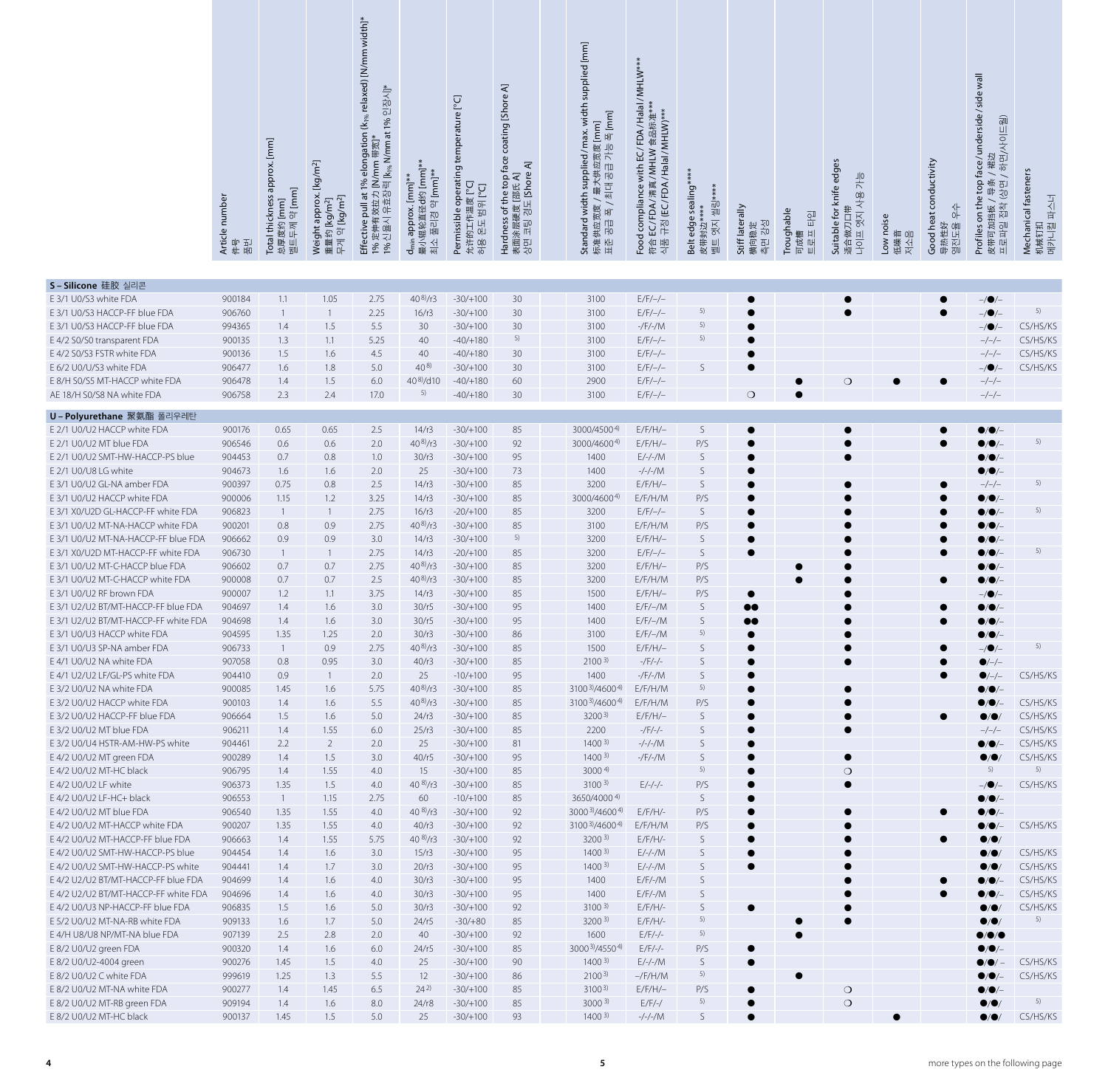|                                                                 | Article number<br>件号<br>푊 | Total thickness approx. [mm]<br>$[mm] % \begin{minipage}[b]{0.4\linewidth} \centering \includegraphics[width=\textwidth]{figs/fig_10.pdf} \centering \includegraphics[width=\textwidth]{figs/fig_10.pdf} \centering \includegraphics[width=\textwidth]{figs/fig_10.pdf} \centering \includegraphics[width=\textwidth]{figs/fig_10.pdf} \centering \includegraphics[width=\textwidth]{figs/fig_10.pdf} \centering \includegraphics[width=\textwidth]{figs/fig_10.pdf} \centering \includegraphics[width=\textwidth]{figs/fig_10.pdf} \centering \includegraphics[width=\textwidth]{figs/fig_10.pdf} \centering \includegraphics[width=\textwidth]{figs/fig_10.pdf} \centering \includegraphics[width=\textwidth]{$<br>Ξ<br>ÖГ<br>早刚<br>度约<br>总则<br>望 | $[kg/m2]$<br>approx.<br>[kg/m <sup>2</sup> ]<br>$[kg/m2]$<br>Weight a<br>무게 약<br>重量约 | longatio<br>nm 带宽]*<br><b>N/mm</b><br>i效拉力 [N/mm<br>  유효장력[k <sub>i%</sub> ]<br>$\overline{\mathbb{Q}}$<br>$\vec{a}$<br>$\overline{a}$<br>1% 定伸有3<br>1% 신율시<br>Effective | シノ\辊轮直径d约 [mm]*<br>약 [mm]**<br>∛[mm]<br>approx.<br>풀리경<br>쇠<br>暇<br>नस<br>᠊ᠤ | tempe<br>operating<br>[5<br>Doll まま<br>也<br>作温<br>Permissible<br>U-<br>允许的工作<br>에<br>용 | coat<br>face<br>$\overline{z}$<br>경도 [Shore<br>---uness of the top f:<br>表面涂层硬度 [邵氏 A]<br>상면 코팅 경도 rc· | Standard width supplied / ma<br>标准供应宽度 / 最大供应宽度 [r<br>표준 공급 폭 / 최대 공급 가능 <sup>프</sup> | with EC/FD<br><b>山処 (EC /FDA/Halal/MF</b><br>EC/FDA/清真/MHLW 食<br>compliance<br>Food<br>符合 | Belt edge sealing*<br>쐴링<br>뎃지<br>皮带封边*<br>벨트 엣지 | Stiff laterally<br>측면 강성<br>向稳<br>横  | Troughable<br>타임<br>$\vert \exists \vert$<br>可成槽<br>매<br>$\Box$ | knife edges<br>가능<br>사용<br>把口<br>Suitable for<br>织<br>做刀<br>适合做.<br>나이프 | Low noise<br>低噪音<br>저소음 | Good heat conductivity<br><sub>导热性好</sub><br><sub>열전도율 우수</sub> | under<br>J<br>하면사이<br>裙边<br>ළ<br>$\mathbb{E}$<br>$\overline{\phantom{0}}$<br>top<br>导条<br>양면<br>$\mathbf \omega$<br>祢<br>⇆<br>挡板<br>闪<br>$\overline{5}$<br>Profiles o<br>皮带可加措<br>프로파일 1 | fasteners<br>파스너<br>Mechanical f<br>机械钉扣<br>메카니컬 파스 |
|-----------------------------------------------------------------|---------------------------|-----------------------------------------------------------------------------------------------------------------------------------------------------------------------------------------------------------------------------------------------------------------------------------------------------------------------------------------------------------------------------------------------------------------------------------------------------------------------------------------------------------------------------------------------------------------------------------------------------------------------------------------------------------------------------------------------------------------------------------------------------|--------------------------------------------------------------------------------------|--------------------------------------------------------------------------------------------------------------------------------------------------------------------------|------------------------------------------------------------------------------|----------------------------------------------------------------------------------------|--------------------------------------------------------------------------------------------------------|---------------------------------------------------------------------------------------|-------------------------------------------------------------------------------------------|--------------------------------------------------|--------------------------------------|-----------------------------------------------------------------|-------------------------------------------------------------------------|-------------------------|-----------------------------------------------------------------|------------------------------------------------------------------------------------------------------------------------------------------------------------------------------------------|-----------------------------------------------------|
| U-Polyurethane 聚氨酯 폴리우레탄                                        |                           |                                                                                                                                                                                                                                                                                                                                                                                                                                                                                                                                                                                                                                                                                                                                                     |                                                                                      |                                                                                                                                                                          |                                                                              |                                                                                        |                                                                                                        |                                                                                       |                                                                                           |                                                  |                                      |                                                                 |                                                                         |                         |                                                                 |                                                                                                                                                                                          |                                                     |
| E 8/2 U0/V/U2 MT-SE black                                       | 906789                    | 2.3                                                                                                                                                                                                                                                                                                                                                                                                                                                                                                                                                                                                                                                                                                                                                 | $\overline{2}$                                                                       | 7.0                                                                                                                                                                      | 60                                                                           | $-10/+70$                                                                              | 85                                                                                                     | $3100^{3}$                                                                            |                                                                                           | 5)                                               |                                      |                                                                 |                                                                         |                         |                                                                 | 5)                                                                                                                                                                                       |                                                     |
| E 8/2 U0/U2 MT-C-SE black                                       | 906391                    | 1.2                                                                                                                                                                                                                                                                                                                                                                                                                                                                                                                                                                                                                                                                                                                                                 | 1.4                                                                                  | 5.0                                                                                                                                                                      | 14/d10                                                                       | $-30/+100$                                                                             | 85                                                                                                     | $4300^{3}$                                                                            |                                                                                           | 5)                                               |                                      |                                                                 | $\circ$                                                                 |                         |                                                                 | $\bullet$ / $\bullet$ /-                                                                                                                                                                 |                                                     |
| E 8/2 U0/U2 STR black                                           | 907207                    | 1.6                                                                                                                                                                                                                                                                                                                                                                                                                                                                                                                                                                                                                                                                                                                                                 | 1.75                                                                                 | 7.5                                                                                                                                                                      | 24                                                                           | $-30/+100$                                                                             | 85                                                                                                     | $3000^{3}$                                                                            |                                                                                           | P/S                                              |                                      |                                                                 |                                                                         |                         |                                                                 |                                                                                                                                                                                          |                                                     |
| E 8/2 U0/U4 GSTR green                                          | 900152                    | 2.1                                                                                                                                                                                                                                                                                                                                                                                                                                                                                                                                                                                                                                                                                                                                                 | 2.1                                                                                  | 5.0                                                                                                                                                                      | 60                                                                           | $-30/+100$                                                                             | 90                                                                                                     | $1400^{3}$                                                                            | $-/-/-/M$                                                                                 | S                                                |                                      |                                                                 |                                                                         |                         |                                                                 |                                                                                                                                                                                          | CS/HS/KS                                            |
| E 8/2 U0/U5 white FDA                                           | 907048                    | 1.7                                                                                                                                                                                                                                                                                                                                                                                                                                                                                                                                                                                                                                                                                                                                                 | 1.85                                                                                 | 5.0                                                                                                                                                                      | 25                                                                           | $-30/+100$                                                                             | 85                                                                                                     | 2100 <sup>3</sup>                                                                     | -/F/-/-                                                                                   | S                                                |                                      |                                                                 |                                                                         |                         |                                                                 |                                                                                                                                                                                          | CS/HS/KS                                            |
| E 8/2 U0/U5 MT-HACCP blue FDA                                   | 906804                    | 1.6                                                                                                                                                                                                                                                                                                                                                                                                                                                                                                                                                                                                                                                                                                                                                 | 1.7                                                                                  | 6.5                                                                                                                                                                      | 24/r5                                                                        | $-30/+100$                                                                             | 92                                                                                                     | 3200 <sup>3</sup>                                                                     | $E/F/H$ /-                                                                                | S                                                |                                      |                                                                 |                                                                         |                         |                                                                 |                                                                                                                                                                                          |                                                     |
| E 8/2 U0/U5 MT-HACCP white FDA                                  | 906692                    | 1.6                                                                                                                                                                                                                                                                                                                                                                                                                                                                                                                                                                                                                                                                                                                                                 | 1.7                                                                                  | 7.0                                                                                                                                                                      | 24/r5                                                                        | $-30/+100$                                                                             | 92                                                                                                     | $3200^{3}$                                                                            | $E/F/H$ /-                                                                                | S                                                | Ō                                    |                                                                 |                                                                         |                         |                                                                 |                                                                                                                                                                                          | CS/KS                                               |
| E 8/2 U0/U8 transparent FDA                                     | 900024                    | $\overline{2}$                                                                                                                                                                                                                                                                                                                                                                                                                                                                                                                                                                                                                                                                                                                                      | 2.2                                                                                  | 7.5                                                                                                                                                                      | 30                                                                           | $-30/+100$                                                                             | 85                                                                                                     | $3050^{3}$                                                                            | $E/F/H$ /-                                                                                | P/S                                              |                                      |                                                                 |                                                                         |                         |                                                                 |                                                                                                                                                                                          | CS/HS/KS                                            |
| E 8/2 U0/U8 CTP transparent FDA                                 | 906830                    | 3.6                                                                                                                                                                                                                                                                                                                                                                                                                                                                                                                                                                                                                                                                                                                                                 | 2.3                                                                                  | 7.0                                                                                                                                                                      | 30                                                                           | $-30/+100$                                                                             | 85                                                                                                     | 1300 <sup>5</sup>                                                                     | $E/F/H$ /-                                                                                | $\mathsf S$                                      |                                      |                                                                 |                                                                         |                         |                                                                 | $-/\bullet$                                                                                                                                                                              |                                                     |
| E 8/2 0/U10 S/LG green                                          | 904358                    | 2.3                                                                                                                                                                                                                                                                                                                                                                                                                                                                                                                                                                                                                                                                                                                                                 | 2.2                                                                                  | $6.0$                                                                                                                                                                    | 40                                                                           | $-30/+100$                                                                             | 73                                                                                                     | $1400^{3}$                                                                            | $-/-/-/M$                                                                                 | S                                                |                                      |                                                                 |                                                                         | 00                      |                                                                 |                                                                                                                                                                                          | CS/HS/KS                                            |
| E 8/2 U0/U10S LG-SE black                                       | 906650                    | 2.2                                                                                                                                                                                                                                                                                                                                                                                                                                                                                                                                                                                                                                                                                                                                                 | 2.4                                                                                  | 8.5                                                                                                                                                                      | 30                                                                           | $-30/+100$                                                                             | 75                                                                                                     | 3000 <sup>3</sup>                                                                     |                                                                                           | 5)                                               |                                      |                                                                 |                                                                         |                         |                                                                 |                                                                                                                                                                                          | 5)                                                  |
| E 8/2 U0/V/U20 green                                            | 900151                    | 3.6                                                                                                                                                                                                                                                                                                                                                                                                                                                                                                                                                                                                                                                                                                                                                 | 4.2                                                                                  | 7.25                                                                                                                                                                     | 60                                                                           | $-10/+70$                                                                              | 80                                                                                                     | 1550 <sup>3</sup>                                                                     |                                                                                           | S                                                |                                      |                                                                 |                                                                         |                         |                                                                 |                                                                                                                                                                                          | CS/HS/KS                                            |
| E 8/2 V1/V/U20 black                                            | 907145                    | 3.5                                                                                                                                                                                                                                                                                                                                                                                                                                                                                                                                                                                                                                                                                                                                                 | 4.15                                                                                 | 9.0                                                                                                                                                                      | 90                                                                           | $-10/+70$                                                                              | 85                                                                                                     | 2100 <sup>3</sup>                                                                     |                                                                                           | S                                                |                                      |                                                                 |                                                                         |                         |                                                                 |                                                                                                                                                                                          | CS/HS                                               |
| E 8/H U0/U2 MT-HACCP blue FDA                                   | 906473                    | 1.35                                                                                                                                                                                                                                                                                                                                                                                                                                                                                                                                                                                                                                                                                                                                                | 1.25                                                                                 | 8.0                                                                                                                                                                      | 60/r3                                                                        | $-30/+100$                                                                             | 85                                                                                                     | 3100                                                                                  | $E/F/H$ /-                                                                                | P/S                                              |                                      |                                                                 |                                                                         |                         |                                                                 |                                                                                                                                                                                          | CS/HS/KS                                            |
| E 8/H U0/U2 MT-HACCP white FDA                                  | 906451                    | 1.35                                                                                                                                                                                                                                                                                                                                                                                                                                                                                                                                                                                                                                                                                                                                                | 1.25                                                                                 | 8.0                                                                                                                                                                      | $60^{8}/r3$                                                                  | $-30/+100$                                                                             | 85                                                                                                     | 3100                                                                                  | $E/F/H$ /-                                                                                | P/S                                              |                                      |                                                                 |                                                                         |                         |                                                                 |                                                                                                                                                                                          | CS/HS/KS                                            |
| E 8/H U0/U5 NP-HACCP white FDA                                  | 906489                    | 1.6                                                                                                                                                                                                                                                                                                                                                                                                                                                                                                                                                                                                                                                                                                                                                 | 1.65                                                                                 | 7.5                                                                                                                                                                      | 60/r3                                                                        | $-30/+100$                                                                             | 85                                                                                                     | 3100                                                                                  | $E/F/H$ /-                                                                                | P/S                                              |                                      | $\bullet$                                                       |                                                                         |                         |                                                                 | $\bullet$ / $\bullet$                                                                                                                                                                    |                                                     |
| E 8/H U0/U6S NP black                                           | 906383                    | 1.8                                                                                                                                                                                                                                                                                                                                                                                                                                                                                                                                                                                                                                                                                                                                                 | 1.65                                                                                 | 7.5                                                                                                                                                                      | 14                                                                           | $-30/+100$                                                                             | 64                                                                                                     | 3100                                                                                  |                                                                                           | 5)                                               |                                      |                                                                 |                                                                         |                         |                                                                 |                                                                                                                                                                                          | CS/HS/KS                                            |
| E 10/M U1/U3 NA green                                           | 900064                    | 3.1                                                                                                                                                                                                                                                                                                                                                                                                                                                                                                                                                                                                                                                                                                                                                 | 3.3                                                                                  | 4.75                                                                                                                                                                     | 60                                                                           | $-10/ + 80$                                                                            | 80                                                                                                     | 1450 <sup>3</sup>                                                                     |                                                                                           | 5)                                               |                                      |                                                                 |                                                                         |                         |                                                                 |                                                                                                                                                                                          | CS/HS/KS                                            |
| E 10/M U1/U3 GSTR-NA green                                      | 900065                    | 3.5                                                                                                                                                                                                                                                                                                                                                                                                                                                                                                                                                                                                                                                                                                                                                 | 3.4                                                                                  | 4.5                                                                                                                                                                      | 60                                                                           | $-10/+80$                                                                              | 80                                                                                                     | $1450^{3}$                                                                            |                                                                                           | 5)                                               |                                      |                                                                 |                                                                         |                         |                                                                 | $\bullet$ /e                                                                                                                                                                             | CS/HS/KS                                            |
| E 12/2 U1H/U1H GL/GL transparent                                | 906195                    | 1.5                                                                                                                                                                                                                                                                                                                                                                                                                                                                                                                                                                                                                                                                                                                                                 | 1.6                                                                                  | 9.5                                                                                                                                                                      | 90                                                                           | $-30/+100$                                                                             | 95                                                                                                     | 3100                                                                                  |                                                                                           | 5)                                               | $\bullet\bullet$                     |                                                                 |                                                                         |                         |                                                                 | $-/-/-$                                                                                                                                                                                  |                                                     |
| E 12/2 0/U2 MT-C-SE black                                       | 906479                    | 1.85                                                                                                                                                                                                                                                                                                                                                                                                                                                                                                                                                                                                                                                                                                                                                | 1.9                                                                                  | 4.5                                                                                                                                                                      | 40                                                                           | $-30/+100$                                                                             | 85                                                                                                     | $3000^{3}$                                                                            |                                                                                           | S                                                |                                      |                                                                 |                                                                         |                         |                                                                 | $\bullet$ /O                                                                                                                                                                             | 5)                                                  |
| E 12/2 U0/V/U2H MT green                                        | 900173                    | 2.2                                                                                                                                                                                                                                                                                                                                                                                                                                                                                                                                                                                                                                                                                                                                                 | 2.55                                                                                 | 10.0                                                                                                                                                                     | 60                                                                           | $-10/+70$                                                                              | 90                                                                                                     | $3100^{3}$                                                                            |                                                                                           | P/S<br>5)                                        | $\bullet\bullet$                     |                                                                 |                                                                         |                         |                                                                 | -/0                                                                                                                                                                                      | CS/HS/KS<br>5)                                      |
| E 12/2 0/U3 GSTR-C-SE black                                     | 906718                    | 2.1                                                                                                                                                                                                                                                                                                                                                                                                                                                                                                                                                                                                                                                                                                                                                 | 1.9                                                                                  | 4.75                                                                                                                                                                     | 40                                                                           | $-30/+100$                                                                             | 85                                                                                                     | 3000 <sup>3</sup>                                                                     |                                                                                           | 5)                                               |                                      | $\bullet$                                                       |                                                                         |                         |                                                                 | $\bullet$ /O                                                                                                                                                                             |                                                     |
| E 12/2 U0/U10 GSTR green                                        | 906792                    | $\overline{3}$                                                                                                                                                                                                                                                                                                                                                                                                                                                                                                                                                                                                                                                                                                                                      | 3.2                                                                                  | 11.0                                                                                                                                                                     | 60                                                                           | $-30/+100$                                                                             | 92                                                                                                     | $3000^{3}$                                                                            |                                                                                           | 5)                                               | $\bullet$                            |                                                                 |                                                                         |                         |                                                                 | $\bullet$ / $\bullet$                                                                                                                                                                    |                                                     |
| E 14/2 U0/U4 M-MT white FDA                                     | 906698                    | 2.9<br>2.8                                                                                                                                                                                                                                                                                                                                                                                                                                                                                                                                                                                                                                                                                                                                          | $\overline{3}$<br>3.2                                                                | 15.5<br>16.0                                                                                                                                                             | 50                                                                           | $-30/+100$                                                                             | 85<br>90                                                                                               | 13003)/30004)<br>$4550^{3}$                                                           | $E/F/H$ /-                                                                                | 5)                                               | 80                                   |                                                                 |                                                                         |                         |                                                                 | $\bullet$ / $\bullet$                                                                                                                                                                    | CS/HS/KS<br>CS/HS                                   |
| E 18/3 U0/V/U2H MT green                                        | 900174                    | 3.3                                                                                                                                                                                                                                                                                                                                                                                                                                                                                                                                                                                                                                                                                                                                                 |                                                                                      |                                                                                                                                                                          | 160                                                                          | $-10/+70$<br>$-10/+70$                                                                 |                                                                                                        | $1400^{3}$                                                                            | $-/-/-/M$                                                                                 | 5)                                               | $\bullet$                            |                                                                 |                                                                         |                         |                                                                 | $-/\bullet/-$                                                                                                                                                                            | CS/HS                                               |
| E 18/3 U0/V/U4 GSTR-Q light green<br>E 18/H U0/U2 MT white FDA  | 994176<br>906420          | 1.75                                                                                                                                                                                                                                                                                                                                                                                                                                                                                                                                                                                                                                                                                                                                                | 3.8<br>1.75                                                                          | $6.0$<br>17.5                                                                                                                                                            | 110<br>$20^{2}$                                                              | $-30/+100$                                                                             | 90<br>85                                                                                               | 4750                                                                                  | $E/F/H$ /-                                                                                | P/S                                              | $\bullet$                            | $\circ$                                                         | $\circ$                                                                 |                         |                                                                 | $\bullet$ / $\bullet$ / $\bullet$<br>$\bullet$ / $\bullet$ / $\bullet$                                                                                                                   | CS/KS                                               |
| E 20/M U1/U3 NA green                                           | 900074                    | 5.4                                                                                                                                                                                                                                                                                                                                                                                                                                                                                                                                                                                                                                                                                                                                                 | 6                                                                                    | 8.0                                                                                                                                                                      | 160                                                                          | $-10/+80$                                                                              | 80                                                                                                     | 1600 <sup>3</sup>                                                                     |                                                                                           | 5)                                               | $\circ$                              | $\circ$                                                         |                                                                         |                         |                                                                 | $\bullet$ / $\bullet$ / $-$                                                                                                                                                              | CS/HS                                               |
| E 20/M U1/U3 GSTR-NA green                                      | 900075                    | 5.7                                                                                                                                                                                                                                                                                                                                                                                                                                                                                                                                                                                                                                                                                                                                                 | 6                                                                                    | 9.0                                                                                                                                                                      | 160                                                                          | $-10/ + 80$                                                                            | 80                                                                                                     | 1600 <sup>3</sup>                                                                     |                                                                                           | 5)                                               | $\circ$                              | $\circ$                                                         |                                                                         |                         |                                                                 | $\bullet/\bullet/-$                                                                                                                                                                      | CS/HS                                               |
| EP U5/U5 GL/GL-NA green                                         | 900205                    | 7.3                                                                                                                                                                                                                                                                                                                                                                                                                                                                                                                                                                                                                                                                                                                                                 | 6.5                                                                                  | 5.5                                                                                                                                                                      | 125 <sup>1</sup>                                                             | $-10/+80$                                                                              | 92                                                                                                     | 1400                                                                                  |                                                                                           | 5)                                               | 00                                   |                                                                 |                                                                         |                         |                                                                 | $-/-/-$                                                                                                                                                                                  |                                                     |
| PRINT 6488-2.65E                                                | 906488                    | 2.65                                                                                                                                                                                                                                                                                                                                                                                                                                                                                                                                                                                                                                                                                                                                                | $\overline{3}$                                                                       | 14.0                                                                                                                                                                     | 60                                                                           | $-30/+70$                                                                              | 92                                                                                                     | 4400 3)                                                                               |                                                                                           | 5)                                               | $\bullet$                            |                                                                 |                                                                         |                         |                                                                 | $\bullet$ / $\bullet$                                                                                                                                                                    |                                                     |
| PRINT 6552-2.15AE                                               | 906552                    | 2.2                                                                                                                                                                                                                                                                                                                                                                                                                                                                                                                                                                                                                                                                                                                                                 | 2.4                                                                                  | 70.0                                                                                                                                                                     | 125                                                                          | $-30/+70$                                                                              | 92                                                                                                     | 3000/45004)                                                                           |                                                                                           | 5)                                               | 00                                   |                                                                 |                                                                         |                         |                                                                 |                                                                                                                                                                                          | 5)                                                  |
| PRINT 6642-2.80E                                                | 906642                    | 2.8                                                                                                                                                                                                                                                                                                                                                                                                                                                                                                                                                                                                                                                                                                                                                 | $\mathbf{3}$                                                                         | 16.0                                                                                                                                                                     | 60                                                                           | $-30/+70$                                                                              | 92                                                                                                     | 2500 <sup>3</sup>                                                                     |                                                                                           | 5)                                               |                                      |                                                                 |                                                                         |                         |                                                                 |                                                                                                                                                                                          | 5)                                                  |
| PRINT 6646-2.15E                                                | 906646                    | 2.15                                                                                                                                                                                                                                                                                                                                                                                                                                                                                                                                                                                                                                                                                                                                                | 2.15                                                                                 | 15.0                                                                                                                                                                     | 60                                                                           | $-30/+70$                                                                              | 92                                                                                                     | $4400^{3}$                                                                            |                                                                                           | 5)                                               |                                      |                                                                 |                                                                         |                         |                                                                 |                                                                                                                                                                                          | 5)                                                  |
| AE 140/3 U0/U4H MT black                                        | 906441                    | 3.7                                                                                                                                                                                                                                                                                                                                                                                                                                                                                                                                                                                                                                                                                                                                                 | 4.2                                                                                  | 75.0                                                                                                                                                                     | 250                                                                          | $-30/+100$                                                                             | 92                                                                                                     | 4200                                                                                  |                                                                                           | <sub>S</sub>                                     | $\bullet\bullet$                     |                                                                 |                                                                         |                         |                                                                 | $\bullet/\bullet/-$                                                                                                                                                                      |                                                     |
|                                                                 |                           |                                                                                                                                                                                                                                                                                                                                                                                                                                                                                                                                                                                                                                                                                                                                                     |                                                                                      |                                                                                                                                                                          |                                                                              |                                                                                        |                                                                                                        |                                                                                       |                                                                                           |                                                  |                                      |                                                                 |                                                                         |                         |                                                                 |                                                                                                                                                                                          |                                                     |
| U0/UH - Fabric, polyurethane impregnated 纤维, 聚氨酯浸渍 직물, 폴리우레탄 함침 |                           |                                                                                                                                                                                                                                                                                                                                                                                                                                                                                                                                                                                                                                                                                                                                                     |                                                                                      |                                                                                                                                                                          |                                                                              |                                                                                        |                                                                                                        |                                                                                       |                                                                                           |                                                  |                                      |                                                                 |                                                                         |                         |                                                                 |                                                                                                                                                                                          |                                                     |
| E 2/1 U0/U0 NA transparent                                      | 900001                    | 0.55                                                                                                                                                                                                                                                                                                                                                                                                                                                                                                                                                                                                                                                                                                                                                | 0.4                                                                                  | 2.5                                                                                                                                                                      | 30/r3                                                                        | $-30/+100$                                                                             | 5)                                                                                                     | 1400                                                                                  | $E/-/-/M$                                                                                 | 5)                                               |                                      |                                                                 |                                                                         |                         |                                                                 | $\bullet/\bullet/-$                                                                                                                                                                      |                                                     |
| E 3/1 U0/U0 transparent FDA                                     | 906430                    | 0.85                                                                                                                                                                                                                                                                                                                                                                                                                                                                                                                                                                                                                                                                                                                                                | 0.6                                                                                  | 3.0                                                                                                                                                                      | 14/r3                                                                        | $-30/+100$                                                                             | 5)                                                                                                     | 3000/45004)                                                                           | $E/F/H/-$                                                                                 | P                                                | $\bullet$                            |                                                                 |                                                                         |                         |                                                                 | $\bullet$ / $\bullet$ / $\hbox{--}$                                                                                                                                                      |                                                     |
| E 3/1 U0/U0 PS blue FDA                                         | 906681                    | 0.85                                                                                                                                                                                                                                                                                                                                                                                                                                                                                                                                                                                                                                                                                                                                                | 0.7                                                                                  | 3.0                                                                                                                                                                      | $40^{8}/r3$                                                                  | $-30/+100$                                                                             | 5)<br>5)                                                                                               | 3100                                                                                  | $E/F/H$ /-                                                                                | 5)                                               |                                      |                                                                 |                                                                         |                         |                                                                 | $\bullet$ / $\bullet$ / $-$                                                                                                                                                              | 5)                                                  |
| E 3/2 U0/U0 transparent FDA                                     | 900009                    | 1.2                                                                                                                                                                                                                                                                                                                                                                                                                                                                                                                                                                                                                                                                                                                                                 | 1.1                                                                                  | 4.5                                                                                                                                                                      | $40^{8}/r3$                                                                  | $-30/+100$                                                                             |                                                                                                        | $4600^{3}$                                                                            | $E/F/H$ /-                                                                                | P/S                                              |                                      |                                                                 |                                                                         |                         |                                                                 | 6/0                                                                                                                                                                                      | CS/HS/KS                                            |
| E 4/2 U0/U0 transparent FDA                                     | 900206                    | 1.1                                                                                                                                                                                                                                                                                                                                                                                                                                                                                                                                                                                                                                                                                                                                                 | 1.1                                                                                  | 3.75                                                                                                                                                                     | $24^{8}/r3$                                                                  | $-30/+100$                                                                             | 5)                                                                                                     | 3200/4650 <sup>4)</sup>                                                               | E/F/H/M                                                                                   | S                                                | $\bullet$                            |                                                                 |                                                                         |                         |                                                                 | $\bullet$ / $\bullet$                                                                                                                                                                    | CS/HS/KS                                            |
| E 4/2 U0/U0 HACCP-FF blue FDA                                   | 906723                    | 1.05                                                                                                                                                                                                                                                                                                                                                                                                                                                                                                                                                                                                                                                                                                                                                | 0.9                                                                                  | 3.25                                                                                                                                                                     | $30^{8}/r3$                                                                  | $-30/+100$                                                                             | 5)                                                                                                     | 3100                                                                                  | $E/F/H$ /-                                                                                | S                                                |                                      |                                                                 |                                                                         |                         |                                                                 | $\bullet$ / $\bullet$                                                                                                                                                                    |                                                     |
| TE 80/2 0/V/0 1.3 transparent                                   | 903791                    | 1.3                                                                                                                                                                                                                                                                                                                                                                                                                                                                                                                                                                                                                                                                                                                                                 | 1.45                                                                                 | 5.5                                                                                                                                                                      | 60                                                                           | $-10/+70$                                                                              | 5)<br>5)                                                                                               | 2000 <sup>3</sup>                                                                     |                                                                                           | $\mathsf S$<br>5)                                | ●                                    |                                                                 |                                                                         |                         |                                                                 | $\bullet$ / $\bullet$ / $\overline{\phantom{a}}$                                                                                                                                         | CS/HS/KS                                            |
| E 12/2 U0/V/U0 anthracite                                       | 906458                    | $\overline{2}$                                                                                                                                                                                                                                                                                                                                                                                                                                                                                                                                                                                                                                                                                                                                      | 2.2                                                                                  | 9.5                                                                                                                                                                      | 60                                                                           | $-10/+70$                                                                              | 5)                                                                                                     | $3000^{3}$                                                                            |                                                                                           |                                                  | $\bullet\bullet$                     |                                                                 |                                                                         |                         |                                                                 | $\bullet$ / $\bullet$ /-                                                                                                                                                                 |                                                     |
| E 12/2 U0/V/U0 grey                                             | 909148                    | 1.5                                                                                                                                                                                                                                                                                                                                                                                                                                                                                                                                                                                                                                                                                                                                                 | 1.65                                                                                 | 10.0                                                                                                                                                                     | 60                                                                           | $-10/+70$                                                                              | 5)                                                                                                     | 2000 <sup>3</sup><br>2000 <sup>3</sup>                                                |                                                                                           | S<br>S                                           | $\bullet$<br>$\bullet$               |                                                                 |                                                                         |                         |                                                                 |                                                                                                                                                                                          | CS/HS/KS                                            |
| E 12/2 U0/V/U0 1.6 transparent                                  | 909093                    | 1.6                                                                                                                                                                                                                                                                                                                                                                                                                                                                                                                                                                                                                                                                                                                                                 | 1.75                                                                                 | 10.0                                                                                                                                                                     | 60                                                                           | $-10/+70$<br>$-30/+100$                                                                | 5)                                                                                                     | 3000 3)/4600 4)                                                                       |                                                                                           | S                                                |                                      |                                                                 |                                                                         |                         |                                                                 |                                                                                                                                                                                          | CS/HS/KS<br>CS/HS/KS                                |
| E 12/2 U0/U0 transparent FDA<br>E 12/2 U0/V/U0 SE black         | 900040<br>999903          | 1.4<br>$\overline{2}$                                                                                                                                                                                                                                                                                                                                                                                                                                                                                                                                                                                                                                                                                                                               | 1.4<br>2.3                                                                           | 10.5<br>10.5                                                                                                                                                             | 40<br>60                                                                     | $-10/+70$                                                                              | 5)                                                                                                     | $3000^{3}$                                                                            | E/F/H/M                                                                                   | 5)                                               | $\bullet\bullet$<br>$\bullet\bullet$ |                                                                 |                                                                         |                         |                                                                 |                                                                                                                                                                                          | CS/HS/KS                                            |
| E 12/2 U0/UH transparent                                        | 900042                    | 1.45                                                                                                                                                                                                                                                                                                                                                                                                                                                                                                                                                                                                                                                                                                                                                | 1.5                                                                                  | 8.5                                                                                                                                                                      | 40                                                                           | $-30/+100$                                                                             | 95                                                                                                     | $3100^{3}$                                                                            |                                                                                           | P/S                                              | $\bullet\bullet$                     |                                                                 |                                                                         |                         |                                                                 | $-/\bullet$                                                                                                                                                                              |                                                     |
|                                                                 |                           |                                                                                                                                                                                                                                                                                                                                                                                                                                                                                                                                                                                                                                                                                                                                                     |                                                                                      |                                                                                                                                                                          |                                                                              |                                                                                        |                                                                                                        |                                                                                       |                                                                                           |                                                  |                                      |                                                                 |                                                                         |                         |                                                                 |                                                                                                                                                                                          |                                                     |

| E 2/1 U0/U0 NA transparent     | 900001 | 0.55 | 0.4           | 2.5  | 30/r3       | $-30/+100$ | 5)  | 1400            | $E/-/-/M$ | 5)  |                  |  |           | $\bullet$ / $\bullet$ / $-$ |          |
|--------------------------------|--------|------|---------------|------|-------------|------------|-----|-----------------|-----------|-----|------------------|--|-----------|-----------------------------|----------|
| E 3/1 U0/U0 transparent FDA    | 906430 | 0.85 | 0.6           | 3.0  | 14/r3       | $-30/+100$ | 5)  | 3000/45004      | $E/F/H/-$ | P   |                  |  |           | $\bullet$ / $\bullet$ / $-$ |          |
| E 3/1 U0/U0 PS blue FDA        | 906681 | 0.85 | 0.7           | 3.0  | $40^{8}/r3$ | $-30/+100$ | 5)  | 3100            | $E/F/H/-$ | 5)  |                  |  | $\bullet$ | $\bullet$ / $\bullet$ /-    |          |
| E 3/2 U0/U0 transparent FDA    | 900009 |      |               | 4.5  | $40^{8}/r3$ | $-30/+100$ | 5)  | $4600^{3}$      | $E/F/H/-$ | P/S |                  |  |           | $\bullet$ / $\bullet$ / $-$ | CS/HS/KS |
| E 4/2 U0/U0 transparent FDA    | 900206 | 1.1  | $1.1^{\circ}$ | 3.75 | $24^{8}/r3$ | $-30/+100$ | 5)  | 3200/46504)     | E/F/H/M   |     |                  |  |           | $\bullet$ / $\bullet$ / $-$ | CS/HS/KS |
| E 4/2 U0/U0 HACCP-FF blue FDA  | 906723 | 1.05 | 0.9           | 3.25 | $30^{8}/r3$ | $-30/+100$ | -5) | 3100            | $E/F/H/-$ |     |                  |  | $\bullet$ | $\bullet$ / $\bullet$ / $-$ |          |
| TE 80/2 0/V/0 1.3 transparent  | 903791 | 1.3  | 1.45          | 5.5  | 60          | $-10/+70$  | 5)  | $2000^{3}$      |           |     |                  |  |           | $\bullet$ / $\bullet$ /-    | CS/HS/KS |
| E 12/2 U0/V/U0 anthracite      | 906458 |      | 2.2           | 9.5  | 60          | $-10/+70$  | 5)  | $3000^{3}$      |           | 5)  | $\bullet\bullet$ |  |           | $\bullet$ / $\bullet$ / $-$ |          |
| E 12/2 U0/V/U0 grey            | 909148 | 1.5  | 1.65          | 10.0 | 60          | $-10/+70$  | 5)  | $2000^{3}$      |           |     |                  |  |           | $\bullet$ / $\bullet$ /-    | CS/HS/KS |
| E 12/2 U0/V/U0 1.6 transparent | 909093 | 1.6  | 1.75          | 10.0 | 60          | $-10/+70$  | 5)  | $2000^{3}$      |           |     |                  |  |           | $\bullet$ / $\bullet$ / $-$ | CS/HS/KS |
| E 12/2 U0/U0 transparent FDA   | 900040 | 1.4  | 1.4           | 10.5 | 40          | $-30/+100$ | 5)  | 3000 3)/4600 4) | E/F/H/M   |     | $\bullet\bullet$ |  |           | $\bullet/\bullet/-$         | CS/HS/KS |
| E 12/2 U0/V/U0 SE black        | 999903 |      | 2.3           | 10.5 | 60          | $-10/+70$  | 5)  | $3000^{3}$      |           | 5)  | $\bullet\bullet$ |  |           | $\bullet$ / $\bullet$ / $-$ | CS/HS/KS |
| E 12/2 U0/UH transparent       | 900042 | 1.45 | 1.5           | 8.5  | 40          | $-30/+100$ | 95  | $3100^{3}$      |           | P/S | $\bullet\bullet$ |  |           | $-/\bullet/-$               |          |
|                                |        |      |               |      |             |            |     |                 |           |     |                  |  |           |                             |          |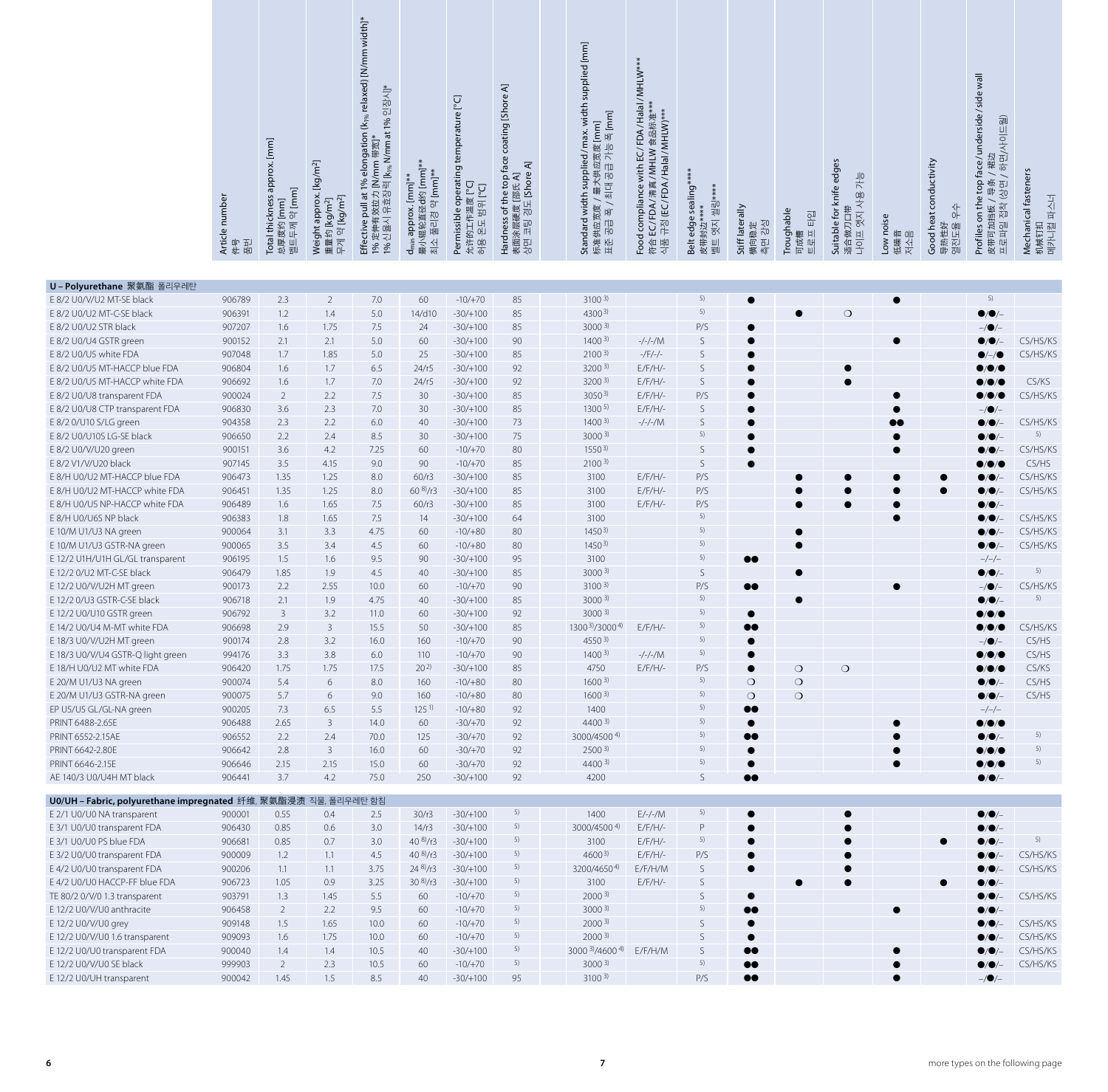| Article number<br>件号                                                                                                                             |
|--------------------------------------------------------------------------------------------------------------------------------------------------|
| Total thickness approx. [mm]<br><sub>总厚度约</sub> [mm]<br>벨트두께 약 [mm]<br>풀펀                                                                        |
| Weight approx. [kg/m <sup>2</sup> ]<br>重量约 [kg/m <sup>2</sup> ]<br>무게 약 [kg/m <sup>2</sup> ]                                                     |
| Effective pull at 1% elongation (k <sub>1% </sub> relaxed) [N/mm width]*<br>1% 定伸有效拉力 [N/mm 带宽]*<br>1% 신율시 유효장력 [k <sub>%</sub> N/mm at 1% 인장시]* |
| d <sub>min</sub> approx. [mm]**<br>最小辊轮直径d约 [mm]**<br>폴리경 약 [mm]*<br>쇠소                                                                          |
| Permissible operating temperature [°C]<br>允许的工作温度 [°C]<br>허용 온도 범위 [°C]                                                                          |
| Hardness of the top face coating [Shore A]<br>表面涂层硬度 [邵氏 A]<br>상면 코팅 경도 [Shore A]                                                                |
|                                                                                                                                                  |
| Standard width supplied / max. width supplied [mm]<br>标准供应宽度 / 最大供应宽度 [mm]<br>표준 공급 폭 / 최대 공급 가능 폭 [mm]                                          |
| Food compliance with EC/FDA/Halal/MHLW***<br>符合 EC/FDA/清真/MHLW 食品标准***<br>식품 규정 (EC/FDA/Halal/MHLW)***                                           |
| Belt edge sealing****<br>皮带封边****<br>벨트 엣지 씰링*****                                                                                               |
| Stiff laterally<br>측면 강성<br>横向稳定                                                                                                                 |
| Troughable<br>트로프 타입<br>可成槽                                                                                                                      |
| Suitable for knife edges<br>适合做刀口带<br>나이프 엣지 사용 가능                                                                                               |
| Low noise<br>低噪音<br>저소음                                                                                                                          |
| Good heat conductivity<br>수<br>导热性好<br>열전도율                                                                                                      |
| Profiles on the top face/underside/ side wall<br>皮带可加挡板 / 导条 / 裙边<br>프로파일 접착 (상면 / 하면/사이드월)                                                      |
| Mechanical fasteners<br>机械钉扣<br>메카니컬 파스너                                                                                                         |
|                                                                                                                                                  |

|                                                       | Article number<br>푊<br>마 | Total thickness approx. [mm]<br>$[mm] % \begin{minipage}[b]{0.5\linewidth} \centering \includegraphics[width=\linewidth]{images/STN1000.jpg} \centering \includegraphics[width=\linewidth]{images/STN1000.jpg} \centering \includegraphics[width=\linewidth]{images/STN1000.jpg} \centering \includegraphics[width=\linewidth]{images/STN1000.jpg} \centering \includegraphics[width=\linewidth]{images/STN1000.jpg} \centering \includegraphics[width=\linewidth]{images/STN1000.jpg} \centering \includegraphics[width=\linewidth]{images/STN10000.jpg} \centering \includegraphics[width=\linewidth]{images/STN10000.jpg} \centering \includegraphics[width=\linewidth]{images/STN10000.jpg} \centering \includegraphics[width=\$<br>ÖГ<br>度约<br>早刚<br>⊪<br>삚<br>坂 | $[kg/m2]$<br>Weight approx. [<br>重量约 [kg/m <sup>2</sup> ]<br>[kg/m <sup>2</sup> ]<br>무게 약 | longatio<br>nm 带宽]*<br><b>N/mm</b><br>i效拉力 [N/mm<br>  유효장력[k <sub>i%</sub> ]<br>$\overline{\mathbb{Q}}$<br>1%<br>$\overline{\mathfrak{a}}$<br>$\overline{u}$<br>1% 定伸有3<br>1% 신율시<br>Effective | {小辊轮直径d约 [mm]*<br>약 [mm]**<br>[mm]*<br>approx.<br>최소 풀리경<br>暇<br>᠊ᠤ | tempe<br>operating<br>[5<br>Eal Ha<br>也<br>允许的工作温!<br>허용 온도 범우<br>Permissible | coat<br>face<br>$\overline{\mathbf{z}}$<br>경도 [Shore<br>---uness of the top f:<br>表面涂层硬度 [邵氏 A]<br>상면 코팅 경도 rc' | Standard width supplied/ma<br>标准供应宽度 / 最大供应宽度 [r<br>표준 공급 폭 / 최대 공급 가능 <sub>품</sub> | with EC/FD<br>EC/FDA/清真/MHLW 食<br>규정 (EC /FDA/ Halal/ MH<br>compliance<br>Food<br>符合 | Belt edge sealing <sup>*</sup><br>쐴링**<br>핏<br>皮带封边*<br>벨트 엣지 | Stiff laterally<br>측면 강성<br>伿<br>向稳<br>横 | Troughable<br>타임<br>$\vert \exists \vert$<br>可成槽<br>매<br>$\Box$ | Suitable for knife edges<br>가능<br>생시<br>뎃지<br>$\Box$<br>做刀<br>프아<br>近色 | (noise<br>[価値]<br>Low<br>低噪<br>저소 | conductivity<br>Good heat<br>아<br>导热性好<br>열전도율 | ﴾ / 裙边<br>/ 하면/사이<br>ce/unde<br>$\mathbb{E}$<br>/ <sup>통</sup><br>상면<br>$\Omega$<br>$\overline{Q}$<br>ŧ<br>접학<br>皮带可加挡板 /<br>프로파일 접착<br>δ<br>Profiles | fasteners<br>Mechanical faste<br>机械钉扣<br>메카니컬 파스너 |
|-------------------------------------------------------|--------------------------|-----------------------------------------------------------------------------------------------------------------------------------------------------------------------------------------------------------------------------------------------------------------------------------------------------------------------------------------------------------------------------------------------------------------------------------------------------------------------------------------------------------------------------------------------------------------------------------------------------------------------------------------------------------------------------------------------------------------------------------------------------------------------|-------------------------------------------------------------------------------------------|------------------------------------------------------------------------------------------------------------------------------------------------------------------------------------------------|---------------------------------------------------------------------|-------------------------------------------------------------------------------|-----------------------------------------------------------------------------------------------------------------|-------------------------------------------------------------------------------------|--------------------------------------------------------------------------------------|---------------------------------------------------------------|------------------------------------------|-----------------------------------------------------------------|------------------------------------------------------------------------|-----------------------------------|------------------------------------------------|-------------------------------------------------------------------------------------------------------------------------------------------------------|---------------------------------------------------|
|                                                       |                          |                                                                                                                                                                                                                                                                                                                                                                                                                                                                                                                                                                                                                                                                                                                                                                       |                                                                                           |                                                                                                                                                                                                |                                                                     |                                                                               |                                                                                                                 |                                                                                     |                                                                                      |                                                               |                                          |                                                                 |                                                                        |                                   |                                                |                                                                                                                                                       |                                                   |
| V-Polyvinyl chloride 聚氯乙烯 PVC<br>EL 0/V10 LG-SE black | 906796                   | 2.25                                                                                                                                                                                                                                                                                                                                                                                                                                                                                                                                                                                                                                                                                                                                                                  | 2.4                                                                                       | 0.25                                                                                                                                                                                           | 24                                                                  | $-10/+70$                                                                     | 45                                                                                                              | 2100                                                                                |                                                                                      | S                                                             | $\bigcirc$                               |                                                                 |                                                                        |                                   |                                                | $-/\bullet/-$                                                                                                                                         |                                                   |
| EL 0/V10 NP-SE black                                  | 906797                   | 2.25                                                                                                                                                                                                                                                                                                                                                                                                                                                                                                                                                                                                                                                                                                                                                                  | 2.4                                                                                       | 0.25                                                                                                                                                                                           | 24                                                                  | $-10/+70$                                                                     | $45\,$                                                                                                          | 2100                                                                                |                                                                                      | S                                                             | $\circ$                                  |                                                                 |                                                                        |                                   |                                                | $-/\bullet/-$                                                                                                                                         |                                                   |
| E 4/1 U0/V5H MT green                                 | 900171                   | 1.1                                                                                                                                                                                                                                                                                                                                                                                                                                                                                                                                                                                                                                                                                                                                                                   | 1.25                                                                                      | 3.0                                                                                                                                                                                            | 30                                                                  | $-10/+70$                                                                     | 85                                                                                                              | 3100/46004)                                                                         |                                                                                      | P/S                                                           | $\circ$                                  |                                                                 |                                                                        |                                   |                                                | 9/0                                                                                                                                                   |                                                   |
| E 4/2 U0/V4 BA applegreen                             | 909080                   | $\overline{2}$                                                                                                                                                                                                                                                                                                                                                                                                                                                                                                                                                                                                                                                                                                                                                        | 2.4                                                                                       | 5.5                                                                                                                                                                                            | 40                                                                  | $-10/+70$                                                                     | 75                                                                                                              | 2000 <sup>3</sup>                                                                   |                                                                                      | S                                                             |                                          |                                                                 |                                                                        |                                   |                                                | $\bullet$ / $\bullet$ / $\overline{\phantom{a}}$                                                                                                      |                                                   |
| E 5/2 0/V4 GSTR black                                 | 999697                   | $\overline{2}$                                                                                                                                                                                                                                                                                                                                                                                                                                                                                                                                                                                                                                                                                                                                                        | 1.8                                                                                       | 4.0                                                                                                                                                                                            | 40                                                                  | $-10/+70$                                                                     | 70                                                                                                              | 2100                                                                                |                                                                                      | S                                                             |                                          | $\bullet$                                                       |                                                                        |                                   |                                                |                                                                                                                                                       | CS/HS/KS                                          |
| E 5/2 0/V5 NP-SE black                                | 999802                   | 2.1                                                                                                                                                                                                                                                                                                                                                                                                                                                                                                                                                                                                                                                                                                                                                                   | 2.2                                                                                       | 3.25                                                                                                                                                                                           | 30                                                                  | $-10/+70$                                                                     | 48                                                                                                              | 2900 <sup>3</sup>                                                                   |                                                                                      | 5)                                                            |                                          | e                                                               |                                                                        |                                   |                                                |                                                                                                                                                       | CS/HS                                             |
| E 5/2 0/V10 GSTR black                                | 909166                   | 3.2                                                                                                                                                                                                                                                                                                                                                                                                                                                                                                                                                                                                                                                                                                                                                                   | 3.4                                                                                       | 4.0                                                                                                                                                                                            | 50                                                                  | $-10/+70$                                                                     | 70                                                                                                              | 2000 <sup>3</sup>                                                                   |                                                                                      | S                                                             |                                          | $\circ$                                                         |                                                                        |                                   |                                                | $-/\bullet$                                                                                                                                           | CS/HS/KS                                          |
| E 5/2 0/V15 AR-RT black                               | 909167                   | 4.1                                                                                                                                                                                                                                                                                                                                                                                                                                                                                                                                                                                                                                                                                                                                                                   | 4.3                                                                                       | 4.0                                                                                                                                                                                            | 40                                                                  | $-10/+70$                                                                     | 45                                                                                                              | 2000 <sup>3</sup>                                                                   |                                                                                      | S                                                             |                                          |                                                                 |                                                                        |                                   |                                                |                                                                                                                                                       | CS/HS/KS                                          |
| E 5/2 0/V20 AR-RT black                               | 996148                   | $\overline{4}$                                                                                                                                                                                                                                                                                                                                                                                                                                                                                                                                                                                                                                                                                                                                                        | $\overline{4}$                                                                            | 4.0                                                                                                                                                                                            | 40                                                                  | $-10/+70$                                                                     | 45                                                                                                              | 2100                                                                                |                                                                                      | S                                                             |                                          | $\bullet$                                                       |                                                                        |                                   |                                                | $-/\bullet$                                                                                                                                           | CS/HS/KS                                          |
| E 6/4 V2/V2 green                                     | 909137                   | 4.5                                                                                                                                                                                                                                                                                                                                                                                                                                                                                                                                                                                                                                                                                                                                                                   | 5.6                                                                                       | 4.5                                                                                                                                                                                            | 200                                                                 | $-10/+70$                                                                     | 75                                                                                                              | 2000                                                                                |                                                                                      |                                                               | $\bullet\bullet$                         |                                                                 |                                                                        |                                   |                                                | $-/-/-$                                                                                                                                               |                                                   |
| E 8/2 V1/V1 blue                                      | 996060                   | $\overline{2}$                                                                                                                                                                                                                                                                                                                                                                                                                                                                                                                                                                                                                                                                                                                                                        | 2.35                                                                                      | 5.25                                                                                                                                                                                           | 50                                                                  | $-10/+70$                                                                     | 5)                                                                                                              | 3100 3) / 4700 4)                                                                   |                                                                                      | P/S                                                           |                                          | $\circ$                                                         |                                                                        |                                   |                                                | 8/0                                                                                                                                                   | CS/HS/KS                                          |
| TE 80/2 1V/1V blue                                    | 903770                   | $\overline{2}$                                                                                                                                                                                                                                                                                                                                                                                                                                                                                                                                                                                                                                                                                                                                                        | 2.3                                                                                       | 7.0                                                                                                                                                                                            | 50                                                                  | $-10/+70$                                                                     | 5)                                                                                                              | 2000 <sup>3</sup>                                                                   |                                                                                      | S                                                             | ●                                        |                                                                 |                                                                        |                                   |                                                | 8/0                                                                                                                                                   | 5)                                                |
| TE 80/2 1V/1V grey                                    | 903771                   | $\overline{2}$                                                                                                                                                                                                                                                                                                                                                                                                                                                                                                                                                                                                                                                                                                                                                        | 2.3                                                                                       | 6.5                                                                                                                                                                                            | 50                                                                  | $-10/+70$                                                                     | 5)                                                                                                              | 2000 <sup>3</sup>                                                                   |                                                                                      | S                                                             |                                          |                                                                 |                                                                        |                                   |                                                | 8/0.                                                                                                                                                  | 5)                                                |
| TE 80/2 1V/1V NA orange                               | 903720                   | $\overline{2}$                                                                                                                                                                                                                                                                                                                                                                                                                                                                                                                                                                                                                                                                                                                                                        | 2.3                                                                                       | 7.0                                                                                                                                                                                            | 50                                                                  | $-10/+70$                                                                     | 5)                                                                                                              | 2000 <sup>3</sup>                                                                   |                                                                                      | S                                                             |                                          |                                                                 |                                                                        |                                   |                                                | 8/6                                                                                                                                                   | 5)                                                |
| E 8/2 U0/V2H MT green                                 | 900208                   | 1.5                                                                                                                                                                                                                                                                                                                                                                                                                                                                                                                                                                                                                                                                                                                                                                   | 1.65                                                                                      | 7.5                                                                                                                                                                                            | 40                                                                  | $-10/+70$                                                                     | 85                                                                                                              | $3000^{3}$                                                                          |                                                                                      | P/S                                                           |                                          |                                                                 |                                                                        |                                   |                                                |                                                                                                                                                       | CS/HS/KS                                          |
| E 8/2 U0/V3H MT green                                 | 909010                   | 1.8                                                                                                                                                                                                                                                                                                                                                                                                                                                                                                                                                                                                                                                                                                                                                                   | 2.15                                                                                      | 6.0                                                                                                                                                                                            | 40                                                                  | $-10/+70$                                                                     | 85                                                                                                              | 2000 <sup>3</sup>                                                                   |                                                                                      | S                                                             |                                          |                                                                 |                                                                        |                                   |                                                |                                                                                                                                                       | CS/HS/KS                                          |
| E 8/2 0/V4 S/GSTR black                               | 909165                   | 2.4                                                                                                                                                                                                                                                                                                                                                                                                                                                                                                                                                                                                                                                                                                                                                                   | 2.4                                                                                       | 6.5                                                                                                                                                                                            | 50                                                                  | $-10/+70$                                                                     | 75                                                                                                              | 2000 <sup>3</sup>                                                                   |                                                                                      | $\mathsf S$<br>5)                                             |                                          |                                                                 |                                                                        | 00                                |                                                | 8/0                                                                                                                                                   | CS/HS/KS<br>5)                                    |
| E 8/2 TX0/V4 S/GSTR black                             | 909089                   | 2.4<br>2.1                                                                                                                                                                                                                                                                                                                                                                                                                                                                                                                                                                                                                                                                                                                                                            | 2.4<br>2.5                                                                                | 6.5<br>7.5                                                                                                                                                                                     | 50                                                                  | $-10/+70$                                                                     | 75<br>75                                                                                                        | 2000 <sup>3</sup>                                                                   |                                                                                      | P/S                                                           |                                          |                                                                 |                                                                        | 00                                |                                                | $-/-/-$                                                                                                                                               | CS/HS/KS                                          |
| E 8/2 U0/V5 green<br>E 8/2 U0/V5 MT white FDA         | 900025<br>900028         | 2.2                                                                                                                                                                                                                                                                                                                                                                                                                                                                                                                                                                                                                                                                                                                                                                   | 2.5                                                                                       | $6.0\,$                                                                                                                                                                                        | 30<br>30                                                            | $-10/+70$<br>$-10/+70$                                                        | 65                                                                                                              | $4600^{3}$<br>$4500^{3}$                                                            | $E/F/H$ /-                                                                           | P/S                                                           |                                          |                                                                 |                                                                        |                                   |                                                | $\bullet$ / $\bullet$ / $\bullet$                                                                                                                     | CS/HS/KS                                          |
| TE 80/2 0/5V S/MT applegreen FDA                      | 903923                   | 1.9                                                                                                                                                                                                                                                                                                                                                                                                                                                                                                                                                                                                                                                                                                                                                                   | 2.25                                                                                      | $6.0$                                                                                                                                                                                          | 40                                                                  | $-10/+70$                                                                     | 75                                                                                                              | 2000 <sup>3</sup>                                                                   | $-/F/-/ -$                                                                           | S                                                             |                                          |                                                                 |                                                                        | $\bullet\bullet$                  |                                                | $\bullet$ / $\bullet$                                                                                                                                 | CS/HS/KS                                          |
| E 8/2 0/V5H S/MT black                                | 996141                   | 2.2                                                                                                                                                                                                                                                                                                                                                                                                                                                                                                                                                                                                                                                                                                                                                                   | 2.5                                                                                       | 8.0                                                                                                                                                                                            | 40                                                                  | $-10/+70$                                                                     | 85                                                                                                              | 3000 3)/4500 4)                                                                     |                                                                                      | $\mathsf S$                                                   |                                          |                                                                 |                                                                        | 00                                |                                                | $\bullet$ / $\bullet$                                                                                                                                 | CS/HS/KS                                          |
| E 8/2 U0/V5H MT black                                 | 900026                   | 2.2                                                                                                                                                                                                                                                                                                                                                                                                                                                                                                                                                                                                                                                                                                                                                                   | 2.5                                                                                       | 7.5                                                                                                                                                                                            | 40                                                                  | $-10/+70$                                                                     | 85                                                                                                              | $4600^{3}$                                                                          |                                                                                      | P/S                                                           |                                          |                                                                 |                                                                        |                                   |                                                | $\bullet$ /0                                                                                                                                          | CS/HS/KS                                          |
| E 8/2 U0/V5H MT-SE black                              | 999967                   | 2.25                                                                                                                                                                                                                                                                                                                                                                                                                                                                                                                                                                                                                                                                                                                                                                  | 2.7                                                                                       | 7.0                                                                                                                                                                                            | 50                                                                  | $-10/+80$                                                                     | 85                                                                                                              | 3000 3)/4100 4)                                                                     |                                                                                      | P/S                                                           |                                          |                                                                 |                                                                        |                                   |                                                | $\bullet$ / $\bullet$                                                                                                                                 | CS/HS/KS                                          |
| E 8/2 U0/V5 NP white FDA                              | 900029                   | 2.1                                                                                                                                                                                                                                                                                                                                                                                                                                                                                                                                                                                                                                                                                                                                                                   | 2.15                                                                                      | $6.0$                                                                                                                                                                                          | 40                                                                  | $-10/+70$                                                                     | 65                                                                                                              | $3100^{3}$                                                                          | $E/F/H$ /-                                                                           | P/S                                                           |                                          |                                                                 |                                                                        |                                   |                                                | $\bullet$ / $\bullet$                                                                                                                                 | CS/HS/KS                                          |
| E 8/2 U0/V5 STR green                                 | 900027                   | 2.4                                                                                                                                                                                                                                                                                                                                                                                                                                                                                                                                                                                                                                                                                                                                                                   | 2.7                                                                                       | 6.0                                                                                                                                                                                            | 30                                                                  | $-10/+70$                                                                     | 75                                                                                                              | $3100^{3}$                                                                          |                                                                                      | S                                                             |                                          |                                                                 |                                                                        |                                   |                                                | 8/6                                                                                                                                                   | CS/HS/KS                                          |
| TE 80/2 5V/5V sky blue                                | 903976                   | $\overline{3}$                                                                                                                                                                                                                                                                                                                                                                                                                                                                                                                                                                                                                                                                                                                                                        | 3.7                                                                                       | $6.0$                                                                                                                                                                                          | 60                                                                  | $-10/+70$                                                                     | 75                                                                                                              | 2000 <sup>3</sup>                                                                   |                                                                                      | S                                                             |                                          |                                                                 |                                                                        |                                   |                                                | $\bullet$ / $\bullet$                                                                                                                                 | CS/HS                                             |
| E 8/2 V5/V5 STR/GL green                              | 900030                   | 2.65                                                                                                                                                                                                                                                                                                                                                                                                                                                                                                                                                                                                                                                                                                                                                                  | 3.2                                                                                       | 6.5                                                                                                                                                                                            | 40                                                                  | $-10/+70$                                                                     | 75                                                                                                              | $3000^{3}$                                                                          |                                                                                      | P/S                                                           |                                          |                                                                 |                                                                        |                                   |                                                |                                                                                                                                                       | CS/HS/KS                                          |
| E 8/2 U0/V7 SG black                                  | 906286                   | 2.3                                                                                                                                                                                                                                                                                                                                                                                                                                                                                                                                                                                                                                                                                                                                                                   | 2.45                                                                                      | 6.0                                                                                                                                                                                            | 40                                                                  | $-10/+70$                                                                     | 45                                                                                                              | $3100^{3}$                                                                          |                                                                                      | P/S                                                           |                                          |                                                                 |                                                                        |                                   |                                                |                                                                                                                                                       | CS/HS                                             |
| E 8/2 U0/V8H MT green                                 | 909009                   | 2.7                                                                                                                                                                                                                                                                                                                                                                                                                                                                                                                                                                                                                                                                                                                                                                   | 3.3                                                                                       | 7.0                                                                                                                                                                                            | 50                                                                  | $-10/+70$                                                                     | 85                                                                                                              | 2000 <sup>3</sup>                                                                   |                                                                                      | S                                                             |                                          |                                                                 |                                                                        |                                   |                                                | $\bullet$ / $\bullet$ / $\bullet$                                                                                                                     | CS/HS/KS                                          |
| E 8/2 0/V10 LG black                                  | 906764                   | 2.7                                                                                                                                                                                                                                                                                                                                                                                                                                                                                                                                                                                                                                                                                                                                                                   | 2.9                                                                                       | 7.5                                                                                                                                                                                            | 40                                                                  | $-10/+70$                                                                     | 42                                                                                                              | $3100^{3}$                                                                          |                                                                                      | 5)                                                            |                                          |                                                                 |                                                                        |                                   |                                                | $\bullet$ / $\bullet$                                                                                                                                 |                                                   |
| E 8/2 U0/V10 LG anthracite                            | 906593                   | 2.6                                                                                                                                                                                                                                                                                                                                                                                                                                                                                                                                                                                                                                                                                                                                                                   | 2.6                                                                                       | 6.5                                                                                                                                                                                            | 40                                                                  | $-10/+70$                                                                     | 45                                                                                                              | $3100^{3}$                                                                          |                                                                                      | 5)                                                            |                                          |                                                                 |                                                                        |                                   |                                                |                                                                                                                                                       |                                                   |
| E 8/2 U0/V10 SG green                                 | 900086                   | 2.6                                                                                                                                                                                                                                                                                                                                                                                                                                                                                                                                                                                                                                                                                                                                                                   | 2.85                                                                                      | 7.0                                                                                                                                                                                            | 40                                                                  | $-10/+70$                                                                     | 45                                                                                                              | $3000^{3}$                                                                          |                                                                                      | P/S                                                           |                                          |                                                                 |                                                                        |                                   |                                                |                                                                                                                                                       | CS/HS/KS                                          |
| E 8/2 U0/V10 VN white                                 | 909023                   | 3.4                                                                                                                                                                                                                                                                                                                                                                                                                                                                                                                                                                                                                                                                                                                                                                   | 3.2                                                                                       | 6.5                                                                                                                                                                                            | 60                                                                  | $-10/+70$                                                                     | 65                                                                                                              | 2000 <sup>3</sup>                                                                   |                                                                                      | S                                                             |                                          |                                                                 |                                                                        |                                   |                                                | -/0                                                                                                                                                   | CS/HS                                             |
| E 8/2 U0/V15 LG green                                 | 900199                   | 3.1                                                                                                                                                                                                                                                                                                                                                                                                                                                                                                                                                                                                                                                                                                                                                                   | 3.4                                                                                       | 8.0                                                                                                                                                                                            | 40                                                                  | $-10/+70$                                                                     | 45                                                                                                              | $3100^{3}$                                                                          |                                                                                      | P/S                                                           |                                          |                                                                 |                                                                        |                                   |                                                | $\bullet$ / $\bullet$                                                                                                                                 | CS/HS/KS                                          |
| E 8/2 U0/V15 LG black                                 | 900275                   | 3.1                                                                                                                                                                                                                                                                                                                                                                                                                                                                                                                                                                                                                                                                                                                                                                   | 3.4                                                                                       | 7.5                                                                                                                                                                                            | 40                                                                  | $-15/+70$                                                                     | 45                                                                                                              | 3100 3)/4550 4)                                                                     |                                                                                      | 5)                                                            |                                          |                                                                 |                                                                        |                                   |                                                |                                                                                                                                                       | CS/HS/KS                                          |
| E 8/2 U0/V15 LG-SE black                              | 906313                   | 3.1                                                                                                                                                                                                                                                                                                                                                                                                                                                                                                                                                                                                                                                                                                                                                                   | 3.4                                                                                       | 8.0                                                                                                                                                                                            | 40                                                                  | $-20/+80$                                                                     | 45                                                                                                              | 3000 3)/4600 4)                                                                     |                                                                                      | P/S                                                           |                                          |                                                                 |                                                                        |                                   |                                                |                                                                                                                                                       | CS/HS/KS                                          |
| E 8/2 U0/V18 TRI blue FDA                             | 906612                   | 3.5                                                                                                                                                                                                                                                                                                                                                                                                                                                                                                                                                                                                                                                                                                                                                                   | 3.5                                                                                       | 5.0                                                                                                                                                                                            | 60                                                                  | $-10/+70$                                                                     | 72                                                                                                              | 1250                                                                                | $E/F/H$ /-                                                                           | P/S                                                           | $\bullet$                                |                                                                 |                                                                        |                                   |                                                |                                                                                                                                                       | CS/HS/KS                                          |
| E 8/2 U0/V20 green                                    | 900036                   | 3.4                                                                                                                                                                                                                                                                                                                                                                                                                                                                                                                                                                                                                                                                                                                                                                   | 4.2                                                                                       | 6.0                                                                                                                                                                                            | 60                                                                  | $-10/+70$                                                                     | 75                                                                                                              | 2000 <sup>3</sup>                                                                   |                                                                                      | S<br>5)                                                       |                                          |                                                                 |                                                                        |                                   |                                                |                                                                                                                                                       | CS/HS/KS                                          |
| E 8/2 U0/V20 AR black<br>E 8/2 U0/V20 AR green        | 900087                   | 4.9                                                                                                                                                                                                                                                                                                                                                                                                                                                                                                                                                                                                                                                                                                                                                                   | $\overline{4}$                                                                            | $6.0$                                                                                                                                                                                          | 40                                                                  | $-10/+70$                                                                     | 45                                                                                                              | $2400^{3}$<br>$2400^{3}$                                                            |                                                                                      | 5)                                                            |                                          |                                                                 |                                                                        |                                   |                                                | 8/0                                                                                                                                                   | CS/HS/KS<br>CS/HS/KS                              |
| E 8/2 U0/V20 AR-RT green                              | 900037<br>900157         | 4.9<br>4.7                                                                                                                                                                                                                                                                                                                                                                                                                                                                                                                                                                                                                                                                                                                                                            | 4<br>5.1                                                                                  | $6.0$<br>$6.0$                                                                                                                                                                                 | 40                                                                  | $-10/+70$<br>$-10/+70$                                                        | 45<br>45                                                                                                        | $2000^{3}$                                                                          |                                                                                      | S                                                             |                                          |                                                                 |                                                                        |                                   |                                                | ●/●.                                                                                                                                                  | CS/HS/KS                                          |
| E 8/2 U0/V20 AR-RT white                              | 904622                   | $\overline{4}$                                                                                                                                                                                                                                                                                                                                                                                                                                                                                                                                                                                                                                                                                                                                                        | 3.7                                                                                       | 4.0                                                                                                                                                                                            | 60<br>40                                                            | $-10/+70$                                                                     | 74                                                                                                              | 1600 <sup>3</sup>                                                                   | $-/-/-/M$                                                                            | 5)                                                            |                                          |                                                                 |                                                                        |                                   |                                                | $-/\bullet/-$<br>$\bullet$ /O.                                                                                                                        | CS/HS/KS                                          |
| E 8/2 U0/V20 AR-SE black                              | 999532                   | 4.9                                                                                                                                                                                                                                                                                                                                                                                                                                                                                                                                                                                                                                                                                                                                                                   | 4.2                                                                                       | 8.0                                                                                                                                                                                            | 60                                                                  | $-20/+80$                                                                     | 45                                                                                                              | 2000 <sup>3</sup>                                                                   |                                                                                      | 5)                                                            |                                          |                                                                 |                                                                        |                                   |                                                | $-/\bullet/$                                                                                                                                          | CS/HS/KS                                          |
| E 8/2 U0/V30 STR red                                  | 906668                   | 5.6                                                                                                                                                                                                                                                                                                                                                                                                                                                                                                                                                                                                                                                                                                                                                                   | 6                                                                                         | 5.5                                                                                                                                                                                            | 60                                                                  | $-10/+70$                                                                     | 48                                                                                                              | $3100^{3}$                                                                          |                                                                                      | 5)                                                            |                                          |                                                                 |                                                                        |                                   |                                                | $\bullet$ / $\bullet$                                                                                                                                 | CS/HS/KS                                          |
| E 8/2 U0/V65 R65-SE black                             | 909160                   | 8                                                                                                                                                                                                                                                                                                                                                                                                                                                                                                                                                                                                                                                                                                                                                                     | 5.7                                                                                       | 6.5                                                                                                                                                                                            | 120                                                                 | $-20/+80$                                                                     | 65                                                                                                              | 2000                                                                                |                                                                                      | S                                                             |                                          |                                                                 |                                                                        |                                   |                                                | $-/\bullet/$                                                                                                                                          | CS/HS                                             |
| E 8/2 U0/V80 R80-SE black                             | 996121                   | 8.2                                                                                                                                                                                                                                                                                                                                                                                                                                                                                                                                                                                                                                                                                                                                                                   | 4.7                                                                                       | $6.0$                                                                                                                                                                                          | 125                                                                 | $-10/+70$                                                                     | 45                                                                                                              | 1450                                                                                |                                                                                      |                                                               |                                          |                                                                 |                                                                        |                                   |                                                | $-$ / $\bullet$ /                                                                                                                                     | CS/HS/KS                                          |
| E 8/H U0/V6 NP black                                  | 906386                   | 1.85                                                                                                                                                                                                                                                                                                                                                                                                                                                                                                                                                                                                                                                                                                                                                                  | 1.6                                                                                       | 8.5                                                                                                                                                                                            | 14                                                                  | $-10/+70$                                                                     | 45                                                                                                              | 300                                                                                 |                                                                                      | S                                                             |                                          |                                                                 |                                                                        |                                   |                                                | $\bullet$ / $\bullet$ / $-$                                                                                                                           | CS/HS/KS                                          |
| E 10/2 TX0/V5H MT-AMP black                           | 906807                   | 1.9                                                                                                                                                                                                                                                                                                                                                                                                                                                                                                                                                                                                                                                                                                                                                                   | 2.1                                                                                       | 9.0                                                                                                                                                                                            | 40                                                                  | $-10/+50$                                                                     | 85                                                                                                              | $3000^{3}$                                                                          |                                                                                      | 5)                                                            |                                          |                                                                 |                                                                        |                                   |                                                | $\bullet/-/-$                                                                                                                                         |                                                   |
| E 10/2 TX0/V5H MT-SE-AMP black                        | 906809                   | 2.15                                                                                                                                                                                                                                                                                                                                                                                                                                                                                                                                                                                                                                                                                                                                                                  | 2.4                                                                                       | 9.0                                                                                                                                                                                            | 40                                                                  | $-10/+50$                                                                     | 85                                                                                                              | $3000^{3}$                                                                          |                                                                                      | 5)                                                            |                                          |                                                                 |                                                                        |                                   |                                                | $-/-/-$                                                                                                                                               |                                                   |
| E 10/2 TX0/V15 LG-AMP black                           | 906808                   | 2.7                                                                                                                                                                                                                                                                                                                                                                                                                                                                                                                                                                                                                                                                                                                                                                   | 2.9                                                                                       | 9.0                                                                                                                                                                                            | 40                                                                  | $-10/+50$                                                                     | 40                                                                                                              | $3000^{3}$                                                                          |                                                                                      | 5)                                                            |                                          |                                                                 |                                                                        |                                   |                                                | $-/-/-$                                                                                                                                               |                                                   |
| E 10/2 TX0/V15 LG-SE-AMP black                        | 906810                   | 2.7                                                                                                                                                                                                                                                                                                                                                                                                                                                                                                                                                                                                                                                                                                                                                                   | 2.9                                                                                       | 9.0                                                                                                                                                                                            | 40                                                                  | $-10/+50$                                                                     | 42                                                                                                              | $3000^{3}$                                                                          |                                                                                      | 5)                                                            |                                          |                                                                 |                                                                        |                                   |                                                | $-/-/-$                                                                                                                                               |                                                   |
| E 10/M V1/V10 green                                   | 900066                   | 2.85                                                                                                                                                                                                                                                                                                                                                                                                                                                                                                                                                                                                                                                                                                                                                                  | 3.3                                                                                       | $6.0$                                                                                                                                                                                          | 60                                                                  | $-10/+70$                                                                     | 65                                                                                                              | $3050^{3}$                                                                          |                                                                                      | P/S                                                           |                                          | $\bullet$                                                       |                                                                        |                                   |                                                | $\bullet/\bullet/\bullet$                                                                                                                             | CS/HS/KS                                          |
|                                                       |                          |                                                                                                                                                                                                                                                                                                                                                                                                                                                                                                                                                                                                                                                                                                                                                                       |                                                                                           |                                                                                                                                                                                                |                                                                     |                                                                               |                                                                                                                 | 9                                                                                   |                                                                                      |                                                               |                                          |                                                                 |                                                                        |                                   |                                                | more types on the following page                                                                                                                      |                                                   |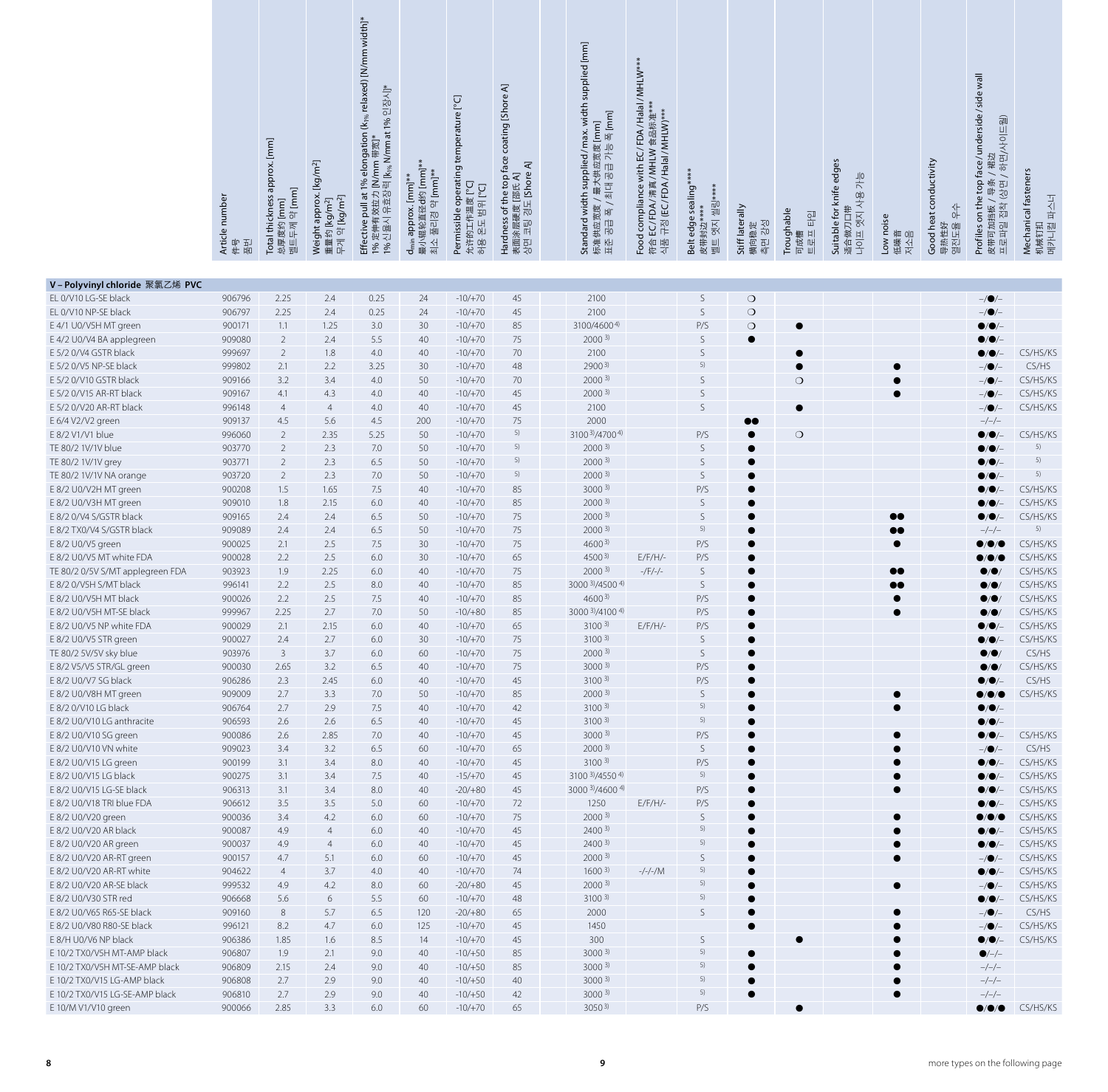|                                                                | Article number<br>件号<br>품번 | Total thickness approx. [mm]<br>$9$ [mm]<br>$[\mathsf{mm}]$<br>总厚度约  <br>벨트두께 | $[\mathrm{kg}/\mathrm{m}^2]$<br>Weight approx. [l<br>重量约 [kg/m <sup>2</sup> ]<br>무게 약 [kg/m <sup>2</sup> ] | Effective pull at 1% elongatio<br>1% 定伸有效拉力 [N/mm 带宽]*<br>1% 신율시 유효장력[k <sub>i%</sub> N/mm a | 最小辊轮直径d约 [mm]*<br>약 [mm]**<br>[mm]<br>d <sub>min</sub> approx.<br>최소 풀리경 | Permissible operating tempe<br>[P°I<br>Eal Ha<br>作温度<br>允许的工作<br>허용 온도 | coat<br>Hardness of the top face co<br>表面涂层硬度 [邵氏 A]<br>상면 코팅 경도 [Shore A] | Standard width supplied/ ma<br>标准供应宽度 / 最大供应宽度 [r<br>표준 공급 폭 / 최대 공급 가능 <del>-</del> | Food compliance with EC/FD<br>符合 EC/FDA/清真/MHLW 食<br>식품 규정 (EC/FDA/Halal/MH | Belt edge sealing*<br>엣지 씰링****<br>皮带封边*<br>벨트 엣지 | Stiff laterally<br>측면 강성<br>横向稳定     | Troughable<br>답입<br>可成槽<br>트 로 프 | Suitable for knife edges<br>가능<br>엣지 사용<br>适合做刀口带<br>프어 | Low noise<br>低噪音<br>저소음 | Good heat conductivity<br>≮⊦<br>$0+$<br>导热性好<br>열전도율 | face/unde<br>皮带可加挡板 / 묵条 / 裙边<br>프로파일 접착 (상면 / 하면/사이<br>top<br>Profiles on the | Mechanical fasteners<br>机械钉扣<br>메카니컬 파스너 |
|----------------------------------------------------------------|----------------------------|-------------------------------------------------------------------------------|------------------------------------------------------------------------------------------------------------|----------------------------------------------------------------------------------------------|--------------------------------------------------------------------------|------------------------------------------------------------------------|----------------------------------------------------------------------------|--------------------------------------------------------------------------------------|-----------------------------------------------------------------------------|---------------------------------------------------|--------------------------------------|----------------------------------|---------------------------------------------------------|-------------------------|------------------------------------------------------|--------------------------------------------------------------------------------|------------------------------------------|
|                                                                |                            |                                                                               |                                                                                                            |                                                                                              |                                                                          |                                                                        |                                                                            |                                                                                      |                                                                             |                                                   |                                      |                                  |                                                         |                         |                                                      |                                                                                |                                          |
| V-Polyvinyl chloride 聚氯乙烯 PVC<br>E 10/M V1/V10 GSTR green      | 904003                     | 3.3                                                                           | 3.3                                                                                                        | 5.0                                                                                          | 60                                                                       | $-10/+70$                                                              | 75                                                                         | 1600 <sup>3</sup>                                                                    |                                                                             | 5)                                                | $\bigcirc$                           |                                  |                                                         |                         |                                                      | $\bullet$ / $\bullet$                                                          | CS/HS                                    |
| E 10/M V1/V10 MT blue FDA                                      | 906533                     | 2.85                                                                          | 3.3                                                                                                        | $6.0$                                                                                        | 60                                                                       | $-10/+70$                                                              | 56                                                                         | $3100^{3}$                                                                           | $E/F/H$ /-                                                                  | P/S                                               |                                      | $\bullet$                        |                                                         |                         |                                                      |                                                                                | CS/HS                                    |
| E 10/M V1/V10 MT white FDA                                     | 900092                     | 2.85                                                                          | 3.3                                                                                                        | 5.75                                                                                         | 60                                                                       | $-10/+70$                                                              | 55                                                                         | $3050^{3}$                                                                           | $E/F/H/-$                                                                   | P/S                                               |                                      | $\bullet$                        |                                                         |                         |                                                      |                                                                                | CS/HS/KS                                 |
| E 10/M V1/V12 RF white FDA                                     | 904711                     | 3.3                                                                           | 3.4                                                                                                        | 7.0                                                                                          | 60                                                                       | $-10/+70$                                                              | 74                                                                         | 1600 <sup>3</sup>                                                                    | $-$ /F/ $-$ /M                                                              | 5)                                                | $\bigcirc$                           | $\circ$                          |                                                         |                         |                                                      | $\bullet/\bullet/\bullet$                                                      | CS/HS                                    |
| E 12/2 0/V3 GSTR-C-SE anthracite                               | 906784                     | 2.1                                                                           | 2.35                                                                                                       | 2.5                                                                                          | 30                                                                       | $-10/+70$                                                              | 70                                                                         | $3350^{3}$                                                                           |                                                                             | $\mathsf S$                                       |                                      | $\bullet$                        |                                                         |                         |                                                      | $\bullet$ /-/-                                                                 |                                          |
| E 12/2 U0/V6 GSTR-C-SE black                                   | 906495                     | 2.65                                                                          | 2.7                                                                                                        | 3.25                                                                                         | 30                                                                       | $-15/+70$                                                              | 70                                                                         | $4100^{3}$                                                                           |                                                                             | 5)                                                |                                      | $\bullet$                        |                                                         |                         |                                                      | $\bullet/\bullet/-$                                                            |                                          |
| E 12/2 U0/V7 green                                             | 900045                     | 2.85                                                                          | 3.4                                                                                                        | 10.5                                                                                         | 60                                                                       | $-10/+70$                                                              | 75                                                                         | $4650^{3}$                                                                           |                                                                             | 5)                                                | $\bullet\bullet$                     |                                  |                                                         | $\bullet$               |                                                      | $\bullet$ / $\bullet$                                                          | CS/HS/KS                                 |
| E 12/2 U0/V7 SE black                                          | 909138                     | $\overline{3}$                                                                | 3.5                                                                                                        | 10.0                                                                                         | 60                                                                       | $-20/+80$                                                              | 75                                                                         | 2000 <sup>3</sup>                                                                    |                                                                             | S                                                 | $\bullet$                            |                                  |                                                         |                         |                                                      |                                                                                | CS/HS/KS                                 |
| TE 120/2 0/5VH MT black                                        | 903779                     | 1.9                                                                           | 2.25                                                                                                       | 9.0                                                                                          | 90                                                                       | $-10/+70$                                                              | 85                                                                         | 2000 <sup>3</sup>                                                                    |                                                                             | S                                                 | $\bullet$                            |                                  |                                                         |                         |                                                      |                                                                                | CS/HS/KS                                 |
| E 12/2 U0/V7 MT black                                          | 909042                     | 2.8                                                                           | 3.45                                                                                                       | 10.0                                                                                         | 60                                                                       | $-15/+70$                                                              | 75                                                                         | $2000^{3}$                                                                           |                                                                             | $\mathsf S$                                       | $\bullet$                            |                                  |                                                         | $\bullet$               |                                                      | $\bullet$ /O                                                                   | CS/HS/KS                                 |
| E 12/2 U0/V7H MT-SE black                                      | 909169                     | 2.8                                                                           | 3.5                                                                                                        | 10.0                                                                                         | 90                                                                       | $-20/+80$                                                              | 85                                                                         | 2000 <sup>3</sup>                                                                    |                                                                             | S                                                 | $\bullet$                            |                                  |                                                         |                         |                                                      |                                                                                | CS/HS/KS                                 |
| E 12/2 U0/V7 MT white FDA                                      | 909145                     | 2.8                                                                           | 3.45                                                                                                       | 10.0                                                                                         | 60                                                                       | $-10/+70$                                                              | 65                                                                         | 2000 <sup>3</sup>                                                                    | $-/F/-/$                                                                    | S                                                 | $\bullet$                            |                                  |                                                         |                         |                                                      |                                                                                | CS/HS/KS                                 |
| E 12/2 U0/V20 green                                            | 900262                     | 3.35                                                                          | 4.1                                                                                                        | 10.5                                                                                         | 60                                                                       | $-10/+70$                                                              | 75                                                                         | $3100^{3}$                                                                           |                                                                             | 5)<br>5)                                          | $\bullet\bullet$                     |                                  |                                                         | $\bullet$               |                                                      | $\bullet$ / $\bullet$ / $\bullet$                                              | CS/HS/KS                                 |
| E 12/2 U0/V20 FG-NA white FDA<br>E 12/2 U0/V20 MT-NA white FDA | 900051<br>900050           | 5.2<br>3.7                                                                    | 3.9<br>4.4                                                                                                 | 10.0<br>11.0                                                                                 | 60<br>60                                                                 | $-10/+70$<br>$-10/+70$                                                 | 65<br>65                                                                   | $1500^{3}$<br>$3100^{3}$                                                             | $E/F/H$ /-<br>$E/F/H/-$                                                     | P/S                                               | $\bullet\bullet$<br>$\bullet\bullet$ |                                  |                                                         |                         |                                                      | $-$ / $\bullet$<br>$\bullet/\bullet/\bullet$                                   | CS/HS/KS<br>CS/HS/KS                     |
| E 15/3 U0/V60 R green                                          | 909111                     | 8.65                                                                          | 7.65                                                                                                       | 8.0                                                                                          | 160                                                                      | $-10/+70$                                                              | 65                                                                         | 2000                                                                                 |                                                                             | S                                                 | $\bullet$                            |                                  |                                                         |                         |                                                      | $-/-/-$                                                                        | 5)                                       |
| E 15/M V1/V10H MT green                                        | 900324                     | 5                                                                             | 5.4                                                                                                        | 8.5                                                                                          | 125                                                                      | $-10/+70$                                                              | 85                                                                         | 2950 <sup>3</sup>                                                                    |                                                                             | 5)                                                | $\circ$                              | $\bigcirc$                       |                                                         |                         |                                                      | $\bullet/\bullet/\bullet$                                                      | CS/HS                                    |
| E 18/3 U0/V10 white                                            | 909102                     | 4.2                                                                           | 5.2                                                                                                        | 15.0                                                                                         | 120                                                                      | $-10/+70$                                                              | 75                                                                         | 2000 <sup>3</sup>                                                                    |                                                                             | $\mathsf S$                                       | $\bullet$                            |                                  |                                                         |                         |                                                      | $\bullet/\bullet/\bullet$                                                      | CS/HS                                    |
| E 18/3 U0/V20 green                                            | 900088                     | 4.8                                                                           | 5.7                                                                                                        | 16.0                                                                                         | 125                                                                      | $-10/+70$                                                              | 75                                                                         | 3000 <sup>3</sup>                                                                    |                                                                             | 5)                                                | $\bullet$                            |                                  |                                                         |                         |                                                      | $\bullet/\bullet/\bullet$                                                      | CS/HS                                    |
| E 18/3 U0/V20H MT green                                        | 909170                     | 4.7                                                                           | 5.75                                                                                                       | 15.0                                                                                         | 160                                                                      | $-10/+70$                                                              | 85                                                                         | 2000 <sup>3</sup>                                                                    |                                                                             | S                                                 | $\bullet$                            |                                  |                                                         | $\bullet$               |                                                      | $\bullet/\bullet/\bullet$                                                      | CS/HS                                    |
| E 18/3 U0/V20 STR white                                        | 906394                     | 4.85                                                                          | 5.8                                                                                                        | 15.5                                                                                         | 125                                                                      | $-10/+70$                                                              | 85                                                                         | 3100 <sup>3</sup>                                                                    |                                                                             | 5)                                                | $\circ$                              | $\circ$                          |                                                         |                         |                                                      | $\bullet$ / $\bullet$ /-                                                       | CS/HS                                    |
| E 18/3 U0/V25 GSTR green                                       | 909007                     | 5.1                                                                           | 5.75                                                                                                       | 15.0                                                                                         | 120                                                                      | $-10/+70$                                                              | 75                                                                         | 2000 <sup>3</sup>                                                                    |                                                                             | S                                                 | $\bullet$                            |                                  |                                                         | $\bullet$               |                                                      | $\bullet$ / $\bullet$ / $-$                                                    | CS/HS                                    |
| E 22/H U0/V10 GSTR black                                       | 909158                     | 2.6                                                                           | 2.45                                                                                                       | 18.0                                                                                         | 60                                                                       | $-10/+70$                                                              | 65                                                                         | 2000                                                                                 |                                                                             | S                                                 | $\bullet$                            |                                  |                                                         |                         |                                                      | $\bullet/\bullet/-$                                                            | 5)                                       |
| E 24/H U0/V10 SG green                                         | 906371                     | 2.6                                                                           | 2.7                                                                                                        | 17.0                                                                                         | 60                                                                       | $-10/+70$                                                              | 45                                                                         | 3200                                                                                 |                                                                             | 5)                                                | $\bullet$                            |                                  |                                                         |                         |                                                      | $\bullet$ / $\bullet$ / $-$                                                    | 5)                                       |
| E 30/3 U0/V20 green                                            | 909034                     | 5.7                                                                           | 6.65                                                                                                       | 35.0                                                                                         | 160                                                                      | $-10/+70$                                                              | 75                                                                         | 1900 <sup>3</sup>                                                                    |                                                                             |                                                   |                                      | $\circ$                          |                                                         | $\bullet$               |                                                      | $\bullet$ / $\bullet$                                                          | CS/HS                                    |
| E 44/3 U0/V20 green                                            | 999995                     | 5.8                                                                           | $7\overline{ }$                                                                                            | 27.0                                                                                         | 160                                                                      | $-10/+70$                                                              | 75                                                                         | $3000^{3}$                                                                           |                                                                             | 5)                                                | $\bullet$                            |                                  |                                                         | $\bullet$               |                                                      | $\bullet/\bullet/\bullet$                                                      | CS/HS                                    |
| E 44/4 U0/V35H GSTR green                                      | 909073                     | 9                                                                             | 10.1                                                                                                       | 35.0                                                                                         | 200                                                                      | $-10/+70$                                                              | 85                                                                         | 1900 <sup>3</sup>                                                                    |                                                                             |                                                   | $\bullet$                            |                                  |                                                         | $\bullet$               |                                                      | $-/\bullet$ /-                                                                 | CS/HS                                    |
|                                                                |                            |                                                                               |                                                                                                            |                                                                                              |                                                                          |                                                                        |                                                                            |                                                                                      |                                                                             |                                                   |                                      |                                  |                                                         |                         |                                                      |                                                                                |                                          |
| 10                                                             |                            |                                                                               |                                                                                                            |                                                                                              |                                                                          |                                                                        |                                                                            | 11                                                                                   |                                                                             |                                                   |                                      |                                  |                                                         |                         |                                                      |                                                                                |                                          |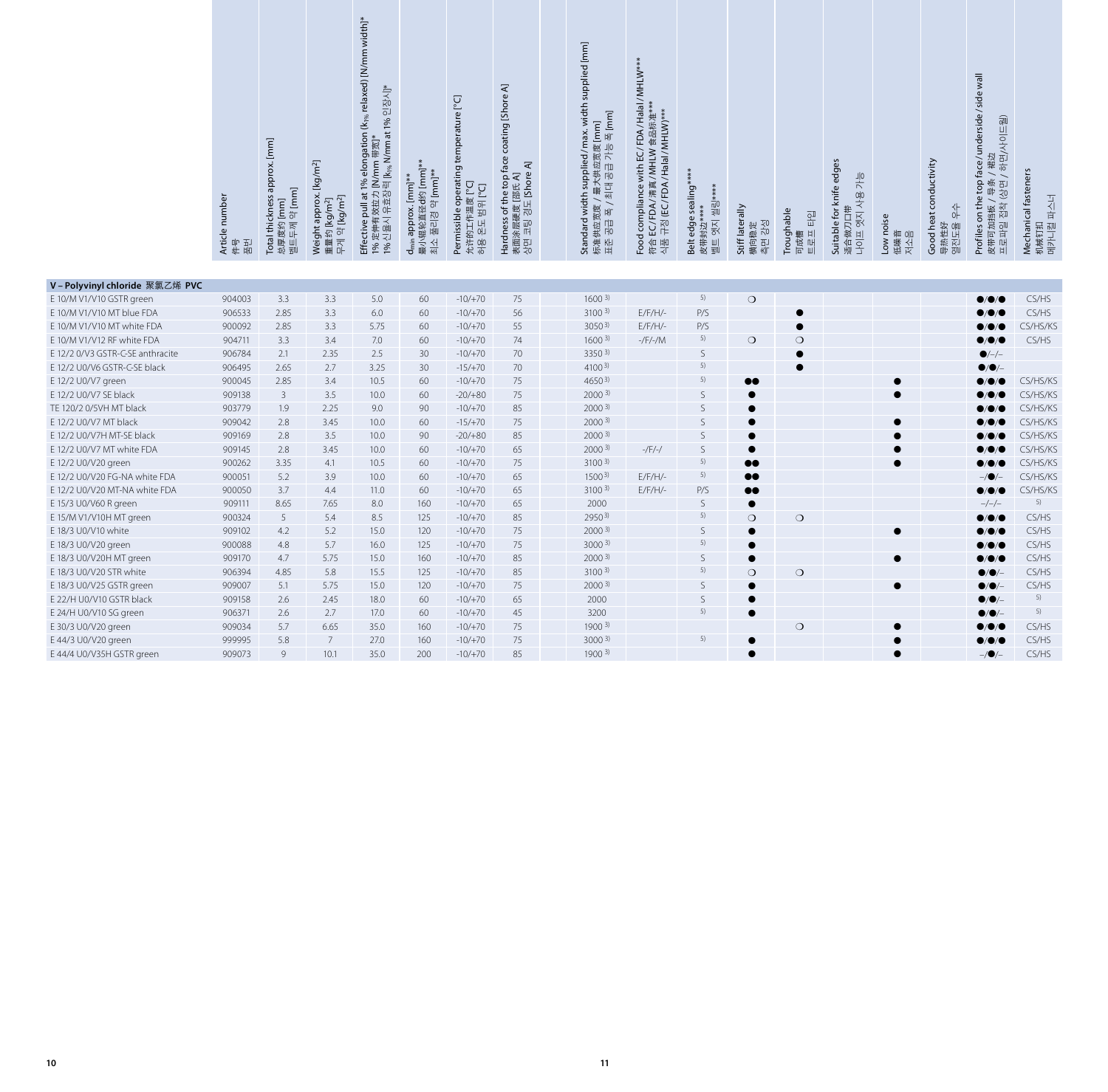# **Type code |** 型号代码 **| 타입 코드**

| E                     | 8          | $\overline{2}$                                             | U <sub>0</sub>                    | V <sub>5</sub>       | <b>NP</b>                           | white  | <b>FDA</b>       |
|-----------------------|------------|------------------------------------------------------------|-----------------------------------|----------------------|-------------------------------------|--------|------------------|
| Material<br>of fabric | Type class | Number<br>of plies or<br>special fabric<br>$(M \circ r H)$ | Underside<br>coating <sup>*</sup> | Top face<br>coating* | Surface<br>finish/<br>Belt property | Colour | Belt<br>property |
| 织物材料                  | 型号等级       | 织物层数或<br>特殊织物<br>(M或H)                                     | 底面涂层*                             | 表面涂层*                | 表面抛光/<br>皮带特性                       | 颜色     | 皮带特性             |
| 직물 재질                 | 타입 등급      | 겹수 및<br>특수직물<br>(M 또는 H)                                   | 하면 코팅*                            | 상면 코팅*               | 표면 형상/<br>벨트 특성                     | 색상     | 벨트 특성            |

\* This figure represents the thickness of the belt's coating in 1/10 mm; e.g. V5 represents 0.5 mm of PVC coating. 代表皮带的涂层厚度 (1/10 mm), 例如: V5 = 0.5 mm PVC 涂层。

위 표기는 실제 벨트 코팅 두께의 1/10 mm로 표기 됩니다 예시) V5 는 PVC 0.5 mm 코팅.

# **Abbreviations |** 缩写 **| 약어**

|                                  | <b>Tension member</b>                      | 强力层            | 인장재                   |
|----------------------------------|--------------------------------------------|----------------|-----------------------|
| <b>AE</b>                        | Aramide/polyester blended fabric 芳纶/聚酯混纺织物 |                | 아라미드/폴리에스터 합성 직물      |
| E                                | Polyester                                  | 聚酯             | 폴리에스터                 |
| EP                               | Polyester/polyamid<br>blended fabric       | 聚酯/<br>聚酰胺混纺织物 | 폴리에스터/<br>폴리아미드 합성 직물 |
| P                                | Polyamide                                  | 聚酰胺            | 폴리아미드                 |
|                                  |                                            |                |                       |
|                                  | Design                                     | 设计             | 구조                    |
| 1, 2, 3                          | Number of fabric plies                     | 织物层数           | 직물 겹 수                |
| M                                | Solid-woven material                       | 立体编织材料         | 솔리드 우븐 재질             |
| <b>NOVO</b>                      | Polyester felt                             | 聚酯毛毡           | 폴리에스터 펠트              |
| н                                | HighTech-fabric                            | 高技术织物          | 하이테크 직물               |
|                                  | <b>Coatings</b>                            | 涂层             | 코팅                    |
| A                                | Polyolefin                                 | 聚烯烃            | 폴리올레핀                 |
| C                                | Cotton                                     | 棉              | 코튼                    |
| E                                | Polyester                                  | 聚酯             | 폴리에스터                 |
| G                                | Rubber/elastomer                           | 橡胶/弹性体         | 고무/엘라스토머              |
| GH                               | Rubber/elastomer hard                      | 橡胶/硬质弹性体       | 고무/경도가 높은 엘라스토머       |
| L                                | Leather                                    | 皮革             | 가죽                    |
| P                                | Polyamide                                  | 聚酰胺            | 폴리아미드                 |
| S                                | Silicone                                   | 硅胶             | 실리콘                   |
| R                                | High Grip                                  | 高握持            | 고마찰                   |
| U                                | Polyurethane                               | 聚氨酯            | 폴리우레탄                 |
| UD                               | Polyurethane, High release                 | 聚氨酯、高释放性       | 폴리우레탄, 높은 이형성         |
| UH                               | Polyurethane hard                          | 硬质聚氨酯          | 경도가 높은 폴리우레탄          |
| US                               | Polyurethane soft                          | 软质聚氨酯          | 경도가 낮은 폴리우레탄          |
| V                                | PVC                                        | PVC            | PVC                   |
| VH                               | Hard PVC                                   | 硬质PVC          | 경도가 높은 PVC            |
| VS                               | Soft PVC                                   | 软质PVC          | 경도가 낮은 PVC            |
| 0                                | Fabric uncoated                            | 未涂层织物          | 함침                    |
| F, Z                             | Felt/velour                                | 毛毡/绒           | 경도가 높은 폴리우레탄          |
| U0, E0, A0,<br><b>SO, YO, UH</b> | Impregnated                                | 浸渍的            | 경도가 낮은 폴리우레탄          |
|                                  | <b>Top face Pattern</b>                    | 上表面花纹          | 상면 패턴                 |
| <b>AR</b>                        | Anti-skid                                  | 高齿爬坡花纹         | 안티스키드                 |
| <b>BT</b>                        | Broken twill                               | 低摩擦破斜纹         | 브로켄 트윌                |
| <b>CH</b>                        | Check-in                                   | 值机花纹           | 체크인                   |
| <b>DIA</b>                       | Diagonal                                   | 对角线            | 대각                    |
| FG                               | Herringbone                                | 鱼骨形花纹          | 헤링본                   |
| <b>Fine</b>                      | Fine pattern                               | 细花纹            | 고운 패턴                 |
| <b>FSTR</b>                      | Fine textured pattern                      | 细质地花纹          | 고운 질감 패턴              |
| GL                               | Smooth surface                             | 光滑表面           | 부드러운 표면               |
| <b>GSTR</b>                      | Coarse textured pattern                    | 粗质地花纹          | 거친 질감 패턴              |
| <b>KN</b>                        | Cross-stud                                 | 十字钉形花纹         | 크로스 스터드               |
| LG                               | Longitudinal groove                        | 纵向沟槽花纹         | 길이방향 그루브              |
| <b>MT</b>                        | Matt surface                               | 亚光表面           | 무광                    |
| <b>NP</b>                        | Inverted pyramid                           | 倒金字塔花纹         | 역피라미드                 |
| <b>NSTR</b>                      | Normal pattern, fine                       | 普通细质地花纹        | 일반패턴                  |

| QS           | Ouartz sand                                             | 石英砂                    | 거친모래                 |
|--------------|---------------------------------------------------------|------------------------|----------------------|
| R            | Large diamond                                           | 大钻石花纹                  | 큰 다이아몬드              |
| <b>RF</b>    | Fine rhomboid                                           | 小菱形花纹                  | 고운 마름모               |
| <b>RFF</b>   | Flat fine rhomboid                                      | 扁平小菱形花纹                | 편평한 고운 마름모           |
| Rough        | Rough pattern                                           | 粗花纹                    | 거친 패턴                |
| <b>RPH</b>   | High round profile                                      | 高圆条花纹                  | 둥근 프로파일 형태           |
| <b>R80</b>   | Check-in, rhomboid                                      | 大菱形花纹, 值机              | 체크인, 마름모             |
| SG           | <b>Lattice</b>                                          | 格子花纹                   | 격자무늬                 |
| <b>SMT</b>   | Semi-matt                                               | 半哑光                    | 반무광                  |
| <b>SP</b>    | Star pyramid                                            | 星形金字塔花纹                | 스타 피라미드              |
| <b>STR</b>   | Normal textured pattern                                 | 普通质地花纹                 | 일반 텍스쳐 패턴            |
| <b>TRI</b>   | Triangle, crosswise                                     | 三角形,横向                 | 삼각형태                 |
| <b>VN</b>    | Staggered stud                                          | 仿人字花纹                  | 스태거드 스터드             |
| WG           | Wide groove                                             | 横向直条纹                  | 넓은 그루브 타입            |
|              | <b>Belt properties</b>                                  | 皮带特性                   | 벨트 특성                |
|              | Explosion protection with                               |                        |                      |
| <b>ATEX</b>  | specific compliance to<br>quidelines                    | 防爆, 符合特种认证标准           | 폭발로 인한 보호 규정 준수      |
| C, Q         | Laterally flexible,<br>suitable for curved belts        | 横向灵活, 适合作转弯带           | 측면 방향 유연, 커브벨트 적합    |
| FF           | Non-fraying (Frayfree)                                  | 不飞边                    | 보풀 발생 방지             |
| <b>FDA</b>   | Food safe in compliance with<br>EC/FDA (see data sheet) | 符合EC/FDA标准<br>(见技术参数表) | EC/FDA승인 (데이터 시트 참조) |
| <b>HACCP</b> | Supports the HACCP concept                              | 支持HACCP概念              | HACCP컨셉 지원           |
| HC           | Highly-conductive                                       | 高导电                    | 고전도성                 |
| <b>HW</b>    | Hot-water resistant                                     | 耐热水                    | 고온수에 사용 가능           |
| LF           | I ow friction                                           | 低摩擦                    | 낮은 마찰계수              |
| M            | Particularly stiff laterally                            | 横向特别稳定                 | 특수한 측면 강성            |
| <b>NA</b>    | Non-antistatic                                          | 不抗静电                   | 비대전                  |
| <b>PS</b>    | Pre-shrunk                                              | 抗收缩                    | 저수축                  |
| S            | Very low noise                                          | 低噪音                    | 매우 낮은 소음             |
| <b>SE</b>    | Flame-retardant                                         | 阻燃                     | 난연재                  |
|              |                                                         |                        |                      |